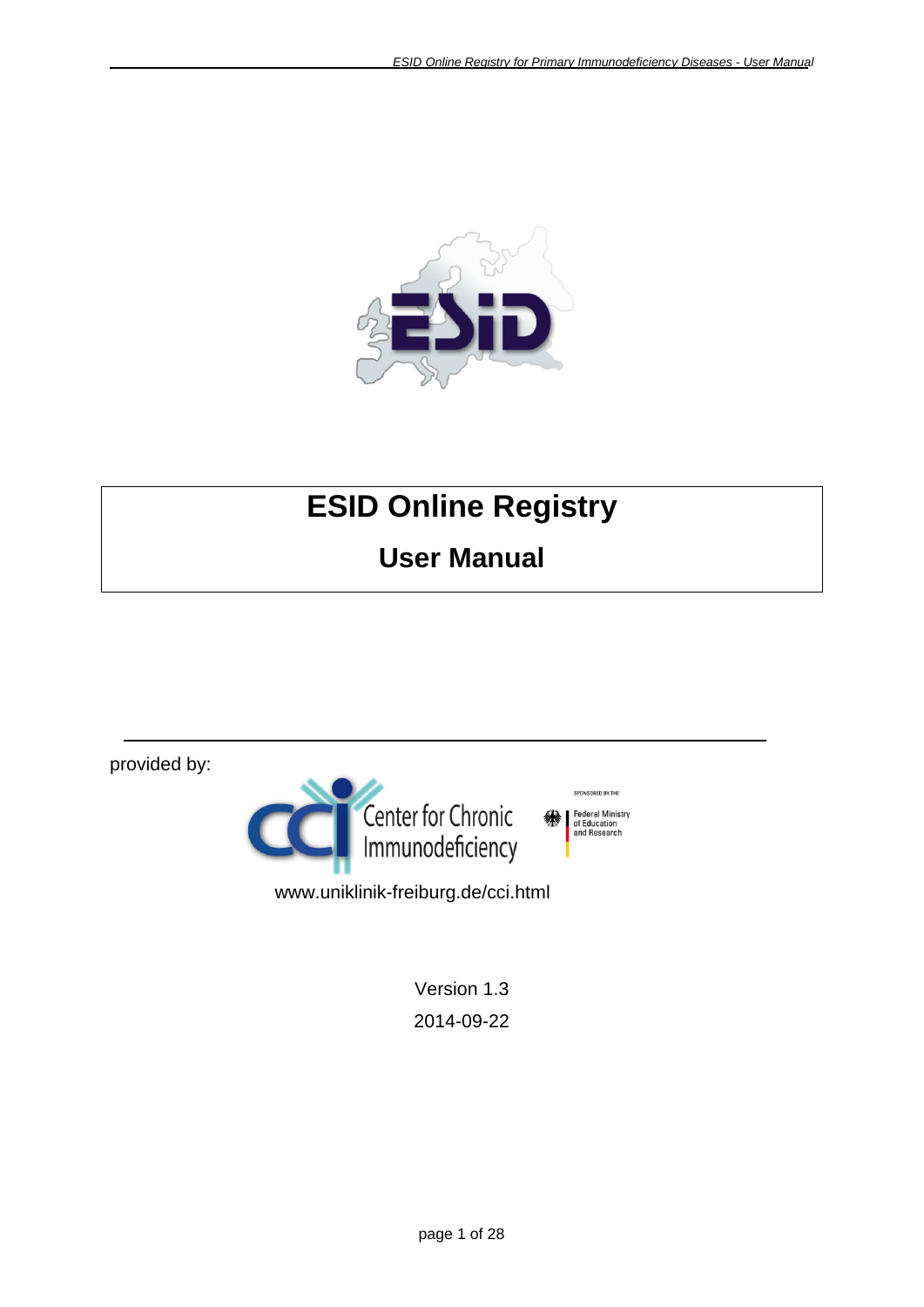### **Table of contents**

| 1              |      |       |  |  |
|----------------|------|-------|--|--|
| $\overline{2}$ |      |       |  |  |
|                | 2.1  |       |  |  |
|                | 2.2  |       |  |  |
|                | 2.3  |       |  |  |
|                | 2.4  |       |  |  |
|                | 2.5  |       |  |  |
|                | 2.6  |       |  |  |
|                |      | 2.6.1 |  |  |
|                |      | 2.6.2 |  |  |
|                |      | 2.6.3 |  |  |
|                | 2.7  |       |  |  |
|                | 2.8  |       |  |  |
|                |      | 2.8.1 |  |  |
|                |      | 2.8.2 |  |  |
|                | 2.9  |       |  |  |
|                |      | 2.9.1 |  |  |
|                |      | 2.9.2 |  |  |
|                | 2.10 |       |  |  |
| 3              |      |       |  |  |
| 4              |      |       |  |  |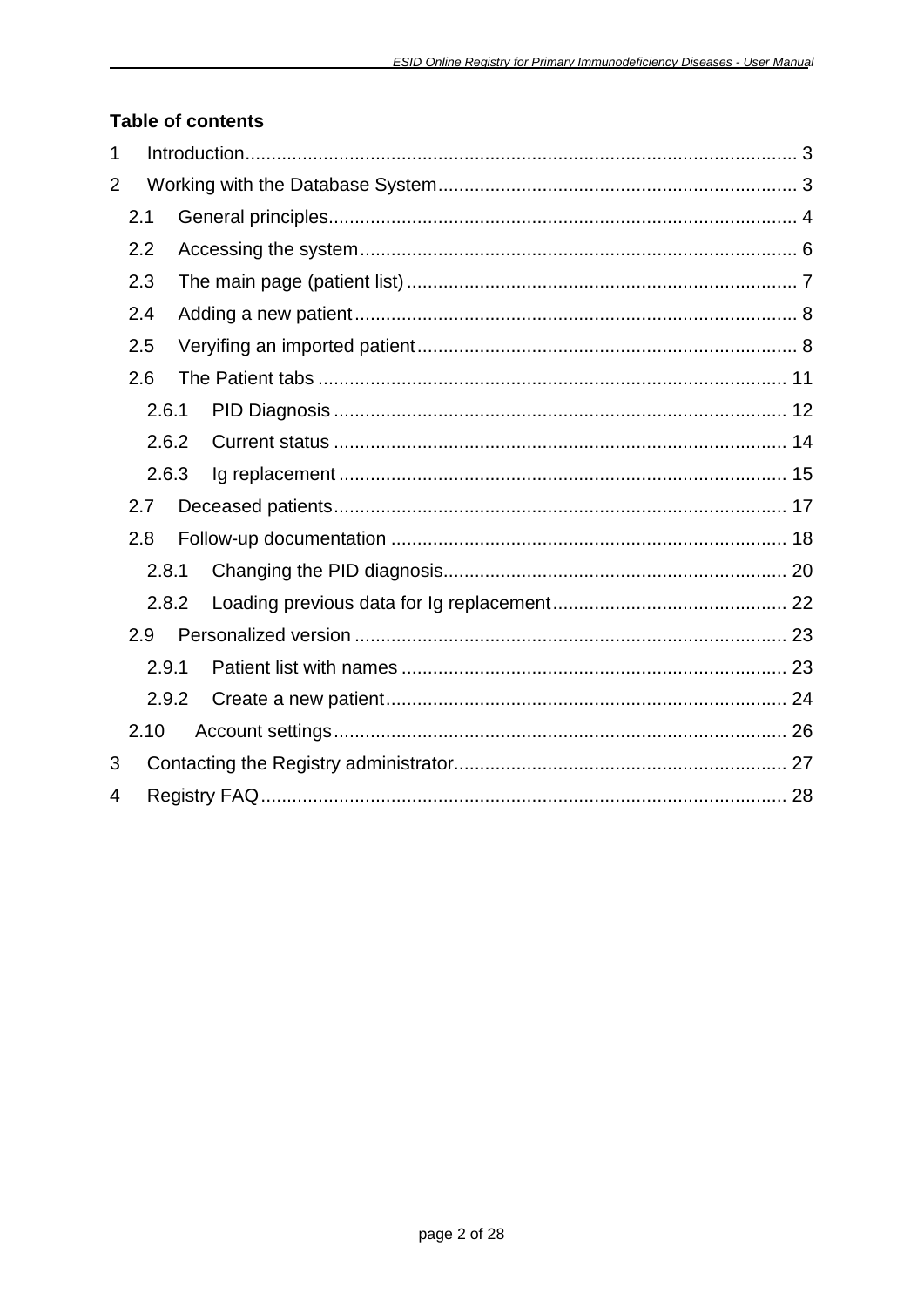# <span id="page-2-0"></span>**1 Introduction**

Welcome to the ESID Online Registry for Primary Immunodeficiencies. This webbased database system allows you to enter and access patient data in a secure decentralized way through the internet via your own browser. This manual includes a detailed guide to the documentation process.

All pages in the system include detailed descriptions (tool tips and other explanations). Therefore, most of the features should be self-explanatory. With this manual, we mainly want to describe the general documentation process and those features which are probably not completely "intuitive".

The ESID Registry project is managed at the Center for Chronic Immunodeficiency at University Medical Center Freiburg.

**Current project leader:** Prof. Stephan Ehl, Head of the ESID Registry Working Party **Project coordination:** Dr. Gerhard Kindle, Benjamin Gathmann

# <span id="page-2-1"></span>**2 Working with the Database System**

Before we start this tour, we would like to remind you that you are working with real patient data. Therefore, please observe the following user principles:

- every user of the system (= every user name) corresponds to one person only.
- never log into the system with someone else's user name.
- close the session by logging out after finishing your work.
- keep your password in a secure place
- use a secure password
- change your password regularly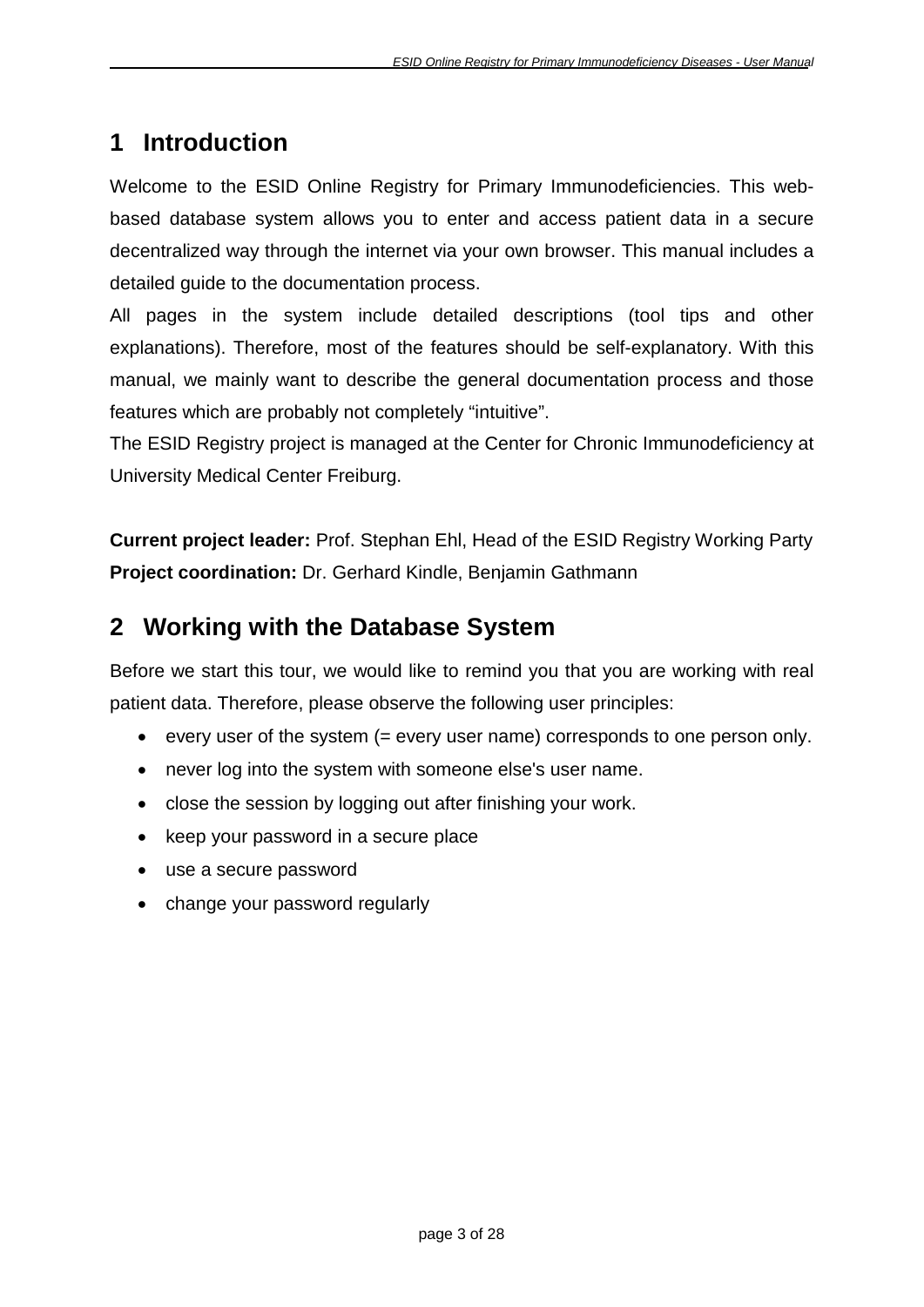# <span id="page-3-0"></span>*2.1 General principles*

- Please make a selection **for every field** this is necessary in all forms of the Registry (if not stated otherwise).
- To save the data, you **must** click the "Create" or "Save" button below every form.
- Some centres use a **personalized version** of the system, i.e. they can work with patient names. The additional features of this version are described in [2.9](#page-22-0)
- Buttons with a question mark:  $\Box$  contain definitions for all fields where necessary.
- The system contains "classic" drop down menus as well as searchable autocomplete fields. The latter are marked by a magnifier like this:



To use this type of field

- 1. Enter two or more characters
- 2. Wait until a list of matching entries is displayed and select one of these
- Date fields:
	- o Fields that ask for a complete date contain a date picker that appears upon selection of the field:

|    |           |    | <b>April 2012</b> |                         |                |    |
|----|-----------|----|-------------------|-------------------------|----------------|----|
| Sa | <b>Fr</b> | Th | We                | Tu                      | Mo             | Su |
| 7  | 6         | 5  | 4                 | $\overline{\mathbf{3}}$ | $\overline{2}$ | 1  |
| 14 | 13        | 12 | 11                | 10                      | 9              | 8  |
| 21 | 20        | 19 | 18                | 17                      | 16             | 15 |
| 28 | 27        | 26 | 25                | 24                      | 23             | 22 |
|    |           |    |                   |                         | 30             | 29 |

o Date fields that are split into three fields:

Year: 2004 Month:  $11$ Day: 18

Here, it is possible to leave month and day open. Please only enter the date as precisely as known. Do not use dates like 2000-1-1 or 2000-15- 6 to signal that month and day are unknown. This only leads to flaws in data quality.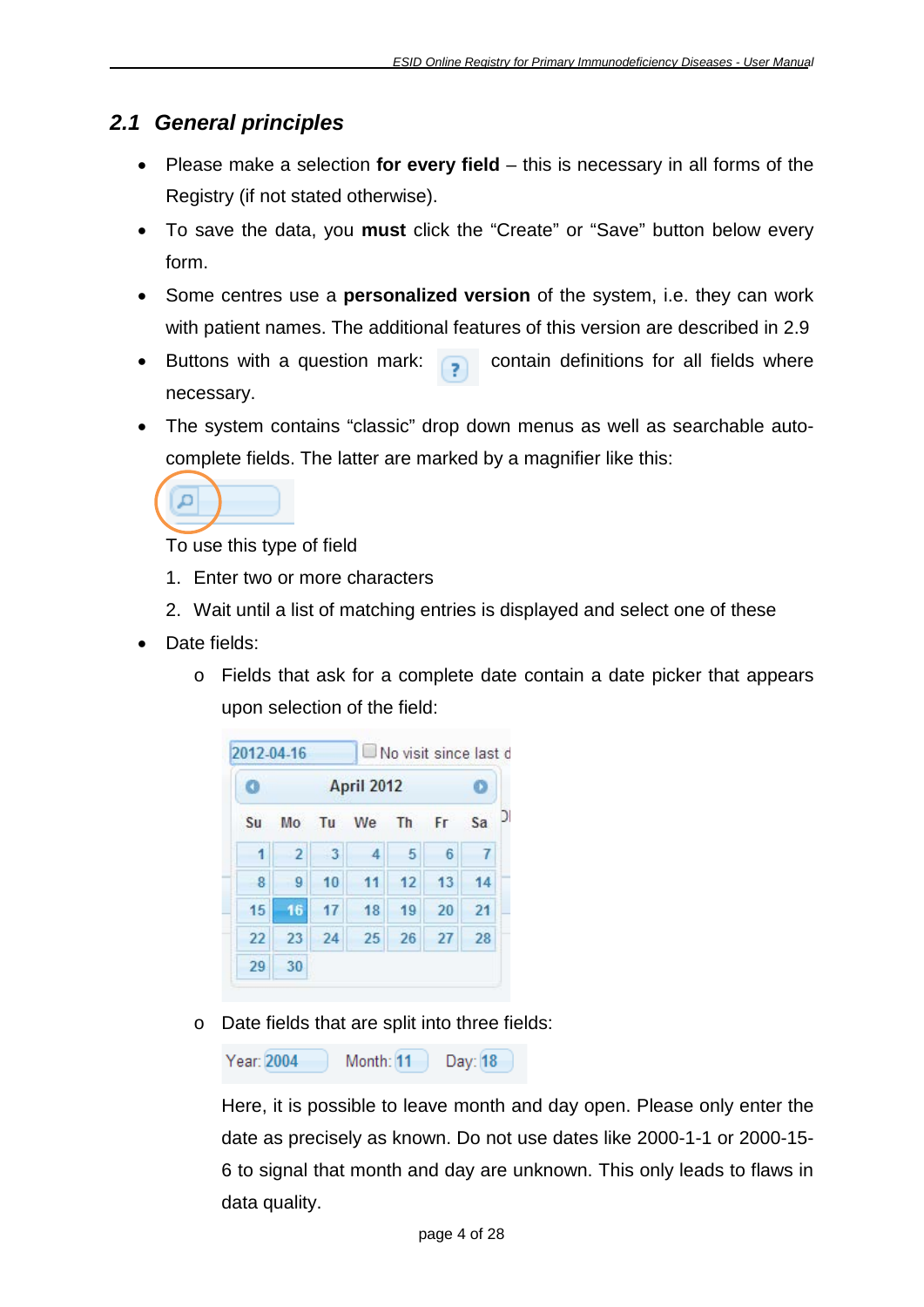• Some fields only appear after you have selected a specific field, e.g.:

| <b>Familial Case</b>           | 7                        |                 | $\mathcal{P}$ Yes $\bullet$ No $\circ$ Unknown |
|--------------------------------|--------------------------|-----------------|------------------------------------------------|
|                                |                          |                 |                                                |
| <b>Familial Case</b>           | $\overline{\phantom{a}}$ | Ves ONO Unknown |                                                |
| Index patient                  | 7                        |                 |                                                |
| Index patient is the patient's | P.                       |                 |                                                |

• If you have not completed a field or entered inconsistent data, messages are displayed on top of the page:

| A The field Sex cannot be empty. Please enter or select a value.<br>A Please enter a value for the field Country of Birth |   |                                                                |  |  |  |  |  |
|---------------------------------------------------------------------------------------------------------------------------|---|----------------------------------------------------------------|--|--|--|--|--|
| <b>Create Patient</b>                                                                                                     |   |                                                                |  |  |  |  |  |
| <b>Patient Consent</b>                                                                                                    | 7 | ◯ Full consent  In Research only  ID Not applicable (deceased) |  |  |  |  |  |
| Date of birth                                                                                                             | 7 | Year: 2000<br>Month:                                           |  |  |  |  |  |
| Country of Birth                                                                                                          |   | م ا                                                            |  |  |  |  |  |
| Sex                                                                                                                       |   | Male Female Unknown                                            |  |  |  |  |  |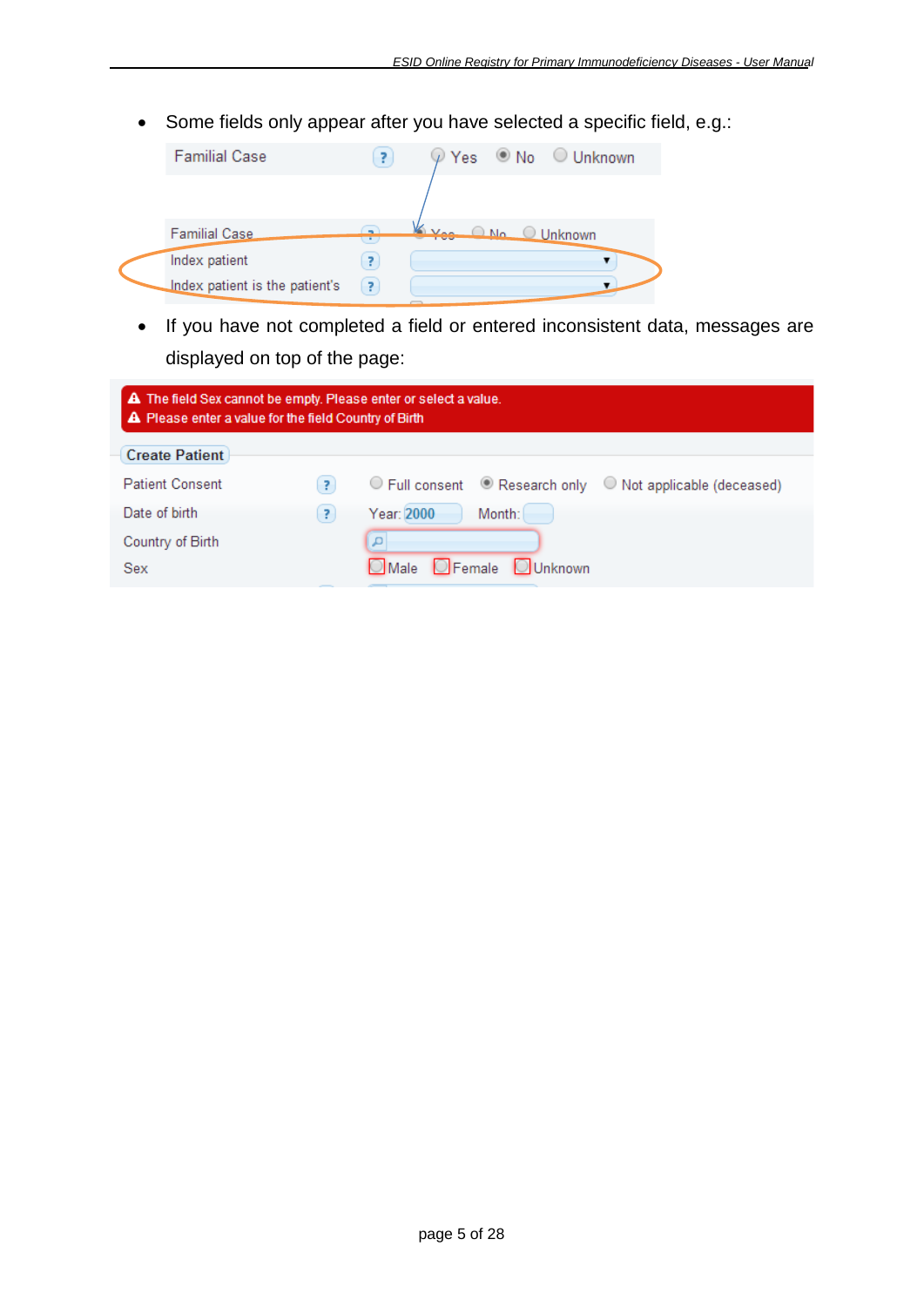## <span id="page-5-0"></span>*2.2 Accessing the system*

Enter the following URL in your browser:

#### https://cci-a1.ukl.uni-freiburg.de/EERS

| ESID The new ESID Registry System |                                                                          |                 |
|-----------------------------------|--------------------------------------------------------------------------|-----------------|
|                                   |                                                                          | $?$ HELP $\vee$ |
|                                   | Login<br>Username<br>Password<br>Login<br>Forgot your login or password? |                 |

Enter the login credentials you received from the ESID Registry team.

When you log in for the first time, you will be asked to change your password:

| <b>Create new Password</b>   |          |                          |                        |      |
|------------------------------|----------|--------------------------|------------------------|------|
| Username                     | test.cci |                          | Click on this lock to  |      |
| <b>Current Password</b><br>3 |          |                          | display the password   |      |
| New Password<br>Ŗ.           |          |                          | as clear text.         |      |
| Repeat new Password [?]      |          | <b>Generate password</b> |                        |      |
|                              |          |                          |                        |      |
| Reset<br>Save                |          |                          | <b>Optional: Click</b> | this |

- 1 upper case letter,
- 1 lower case letter,
- $\bullet$  1 digit,
- 1 special character of this list:  $+ ::=?!#$

and has to be between 6 and 16 characters long.

In case you have trouble logging in, you find our contact details in the HELP menu (top right).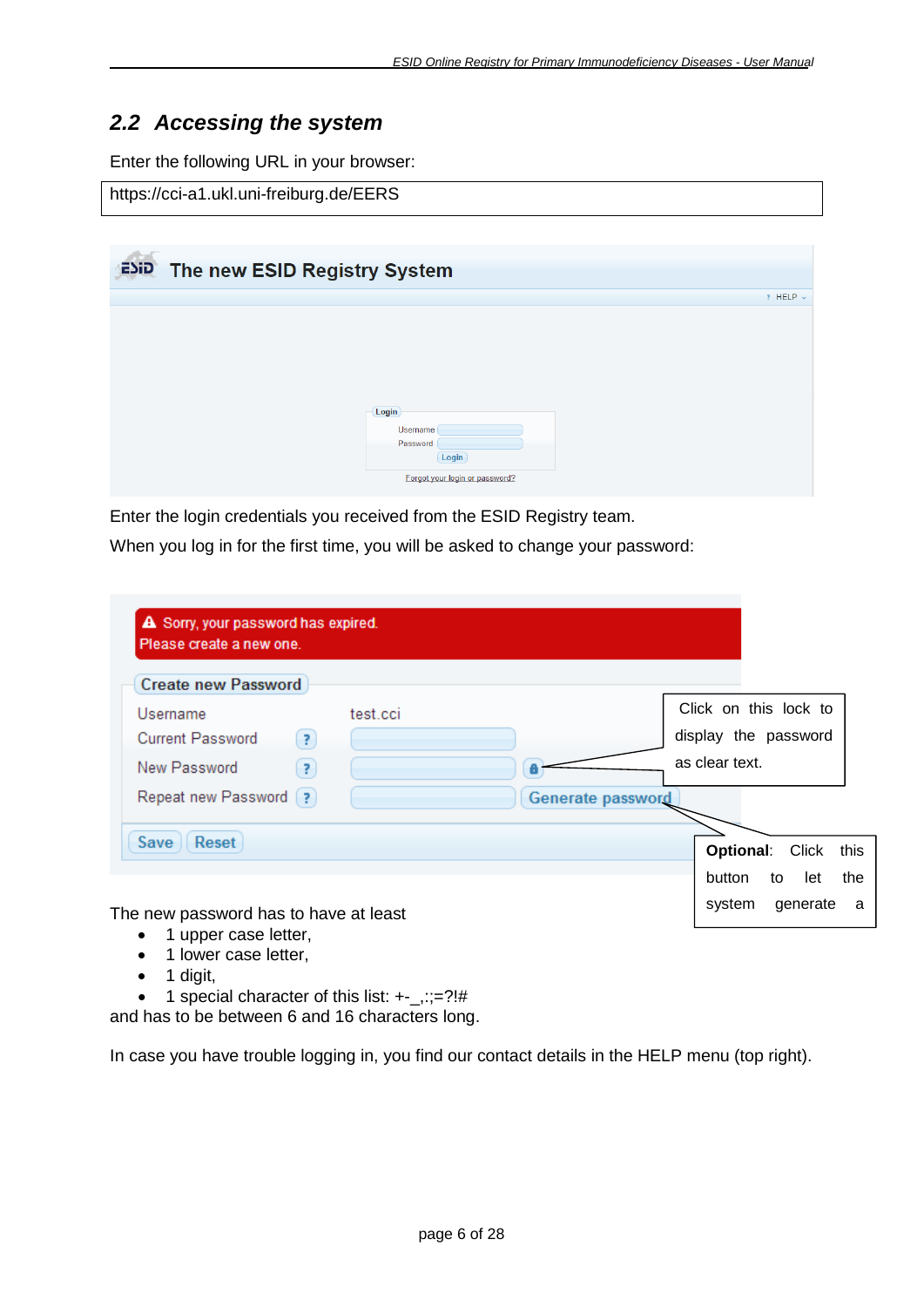# <span id="page-6-0"></span>*2.3 The main page (patient list)*

After logging in, the system shows a list of your patients. This is the view that the system also returns to if you click "Select patient" in the top left corner.

The following columns are displayed:

- ESID ID: The unique patient ID
- Year of Birth
- Living Status (alive, deceased…)
- Sex
- PID Diagnosis
- Gene
- Last date of docu: The date of the last documentation timepoint
- Date of last news: The date that the most recent documentation is based on (as entered in form "Current status")
- Level 1 Complete: "Yes" if level 1 was completed at the last date of docu

Each column can be used to filter the list, e.g.:

| <b>All patients</b> |                      |                                                        |                                           |                                                          |             |                           |                   | ٥                                |
|---------------------|----------------------|--------------------------------------------------------|-------------------------------------------|----------------------------------------------------------|-------------|---------------------------|-------------------|----------------------------------|
| ESID ID $\triangle$ | <b>Year of Birth</b> | <b>Living Status</b>                                   |                                           | PID <sub>1</sub> D/agnosis                               | Gene        | <b>Last Date Of Docu</b>  | Date of Last News | <b>Level 1 Complete</b>          |
| $\mathbf x$         | $\mathbf x$          | All<br>$\mathbf{v}$ $\mathbf{x}$                       | <b>All</b><br>$\mathbf{v}$<br>$\mathbf x$ | <b>CVID</b><br>$\mathbf x$                               | $\mathbf x$ | $\boldsymbol{\mathsf{x}}$ | $\mathbf x$       | All<br>$\mathbf{v}$ $\mathbf{x}$ |
| 30000               | 2000                 | ΔIΙ<br>Alive                                           |                                           | CARD9 deficiency                                         | CARD9       | 2014-06-04                |                   | Yes                              |
| 30926               | 2003                 | Deceased                                               |                                           | <b>SCID</b>                                              | IL7Ralpha   | 2014-05-13                | 2014-05-01        | Yes                              |
| 30927               | 2004                 | Lost to follow<br>4 Discharged after complete recovery |                                           | Shwachman-Diamond-syndr SBDS                             |             | 2014-04-30                | 2012-04-16        | No                               |
| 30928               | 1998                 | Alive                                                  | Female                                    | Agammaglobulinemia                                       |             | 2014-04-30                | 2014-04-22        | No                               |
| 30930               | 2000                 | Alive                                                  | Female                                    | Combined ID                                              | PNP         | 2014-04-29                | 2014-04-01        | Yes                              |
| 30931               | 2006                 | Alive                                                  | Male                                      | Congenital neutropenia                                   |             | 2014-05-02                | 2012-06-11        | No                               |
| 30933               | 2000                 | Alive                                                  | Female                                    | <b>CVID</b>                                              |             | 2014-04-29                | 2014-04-08        | No                               |
| 30934               | 1996                 | Alive                                                  | Male                                      | Unclassified IDs                                         |             | 2014-05-05                |                   | No                               |
| 30936               | 2002                 | Alive                                                  | Male                                      | Combined ID                                              | LIG4        | 2014-05-05                | 2014-05-01        | Yes                              |
| 30938               | 2002                 | Alive                                                  | Female                                    | <b>CVID</b>                                              |             | 2014-05-05                | 2014-02-05        | No                               |
| 30940               | 2003                 | Alive                                                  | Female                                    | <b>CVID</b>                                              |             | 2014-06-04                | 2014-04-01        | No                               |
| 30944               | 2001                 | Alive                                                  | Male                                      | <b>ALPS</b>                                              |             | 2014-04-29                | 2014-04-01        | No                               |
| 30952               | 1994                 | Alive                                                  | Male                                      | CSR / HIGM (Hyper-lgM)                                   | <b>UNG</b>  | 2014-05-02                | 2014-05-01        | No                               |
| 30955               | 2001                 | Alive                                                  | Female                                    | Shwachman-Diamond-syndr SBDS                             |             | 2014-05-12                | 2014-05-01        | No                               |
| 30956               | 1999                 | Alive                                                  | Female                                    | Shwachman-Diamond-syndr SBDS                             |             | 2014-05-12                |                   | No                               |
| φ                   |                      |                                                        | $-4 - 4$                                  | of 46 $\Rightarrow$ $\Rightarrow$ 15 $\bullet$<br>Page 1 |             |                           |                   | View 1 - 15 of 682               |

The list can be exported in different formats using the buttons displayed below the list

```
Export: CSV EXCEL ODS PDF RTF XML
```
By default, the list shows 15 entries per page. You can set a personal default value of up to 100 entries in your account settings [\(2.10\)](#page-25-0).

For users who enter data for more than one center, an additional column "Documenting Centre" is visible in the patient list.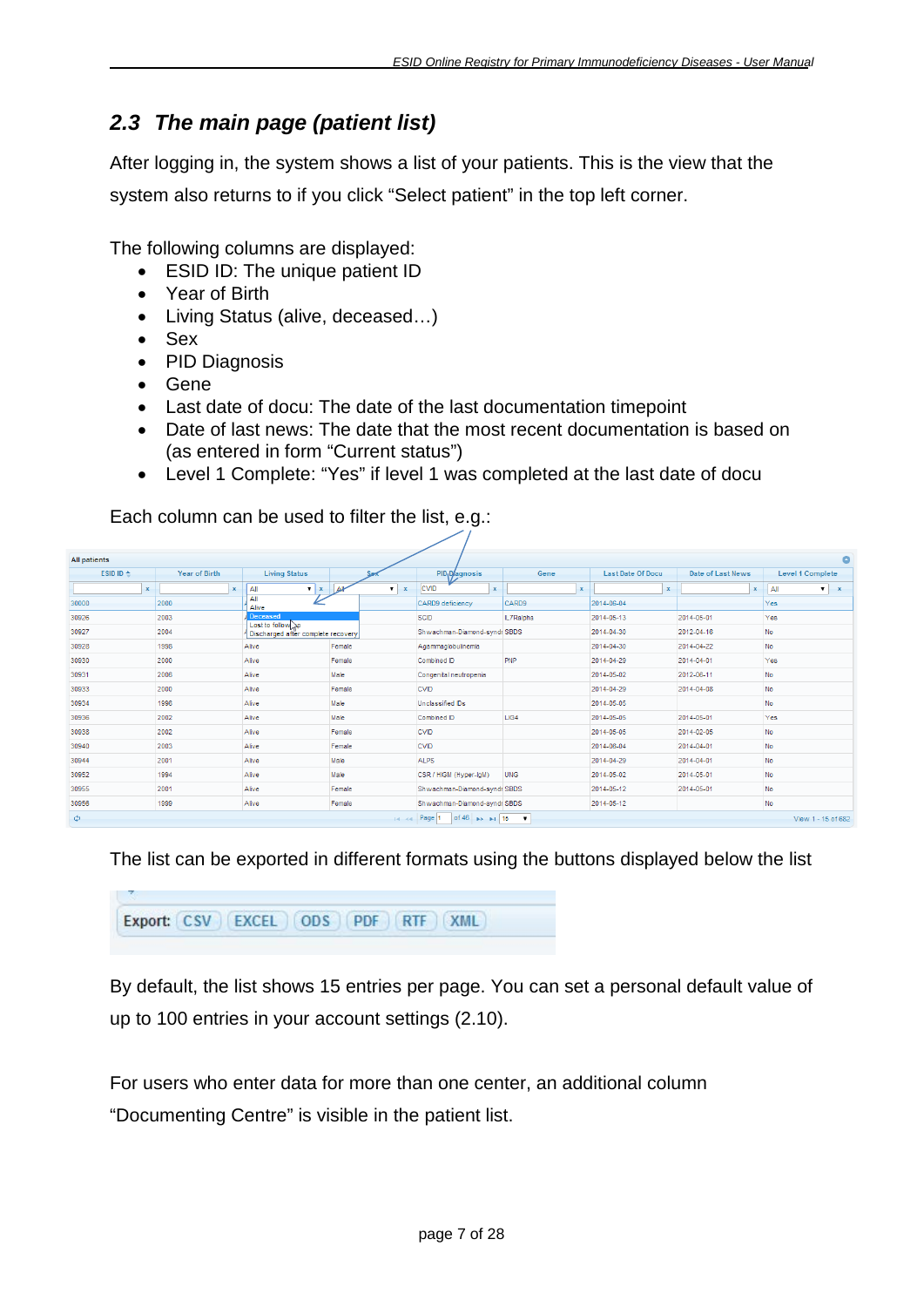# <span id="page-7-0"></span>*2.4 Adding a new patient*

In order to add a new patient, select "New patient" on the top left of the page:

| P Select patient ( E New patient |                          |     |
|----------------------------------|--------------------------|-----|
| All patients                     |                          |     |
| ESID ID $\triangle$              | <b>Documenting Centi</b> | Fxf |

The following page shows up. Please enter the details for the patient.

Explanations for the fields are available via the "?" buttons.

| <b>Create Patient</b>                             |                                                                                                                      |
|---------------------------------------------------|----------------------------------------------------------------------------------------------------------------------|
| <b>Patient Consent</b><br>$\vert$ ? $\rangle$     | $\circ$ Full consent $\circ$ Research only $\circ$ Not applicable (deceased)                                         |
| Date of birth<br>(2)                              | Year:<br>Month:<br>Please<br>only<br>report                                                                          |
| Country of Birth                                  |                                                                                                                      |
| <b>Sex</b>                                        | deceased patients if this<br>$\bigcirc$ Male<br>$\circ$ Female<br>$\bigcirc$ Unknown                                 |
| Country of current residence<br>$\left( 3\right)$ | required<br>İS<br>by<br>your<br>$\vert a \vert$                                                                      |
| Death before initial registration ?               |                                                                                                                      |
| <b>Familial Case</b><br>(7)                       | centre.<br>$\bigcirc$ No $\bigcirc$ Yes $\bigcirc$ Unknown                                                           |
| Twin                                              | $\circ$ No $\circ$ Yes: identical $\circ$ Yes: non-identical $\circ$ Yes, but heredity unknown<br>$\bigcirc$ Unknown |
| Consanguinity of parents<br>$\left( 2\right)$     | $\circ$ No $\circ$ Yes $\circ$ Probable $\circ$ Unknown                                                              |
| Documenting Centre                                | <b>Test Centre</b>                                                                                                   |
| Reset<br>Create                                   |                                                                                                                      |

After you have successfully created the patient entry, the standard patient tabs are shown (see [2.6\)](#page-10-0)

# <span id="page-7-1"></span>*2.5 Veryifing an imported patient*

In order to verify an existing entry, click on the entry in the list. You are then asked to confirm that the patient is still alive (This does not apply for deceased patient entries transferred from another registry).

| <b>Confirm Patient Living Status</b>     |                                                                            |
|------------------------------------------|----------------------------------------------------------------------------|
| <b>Please select</b>                     | Is this patient still alive? (?) $\bigcirc$ Yes $\circ$ No $\circ$ Unknown |
| <b>Cancel verification process</b><br>OK |                                                                            |

If the patient was still alive at the last time you heard of him, select "Yes". You can enter the time point of last news later on in the "Current status" form [\(2.6.2\)](#page-13-0). This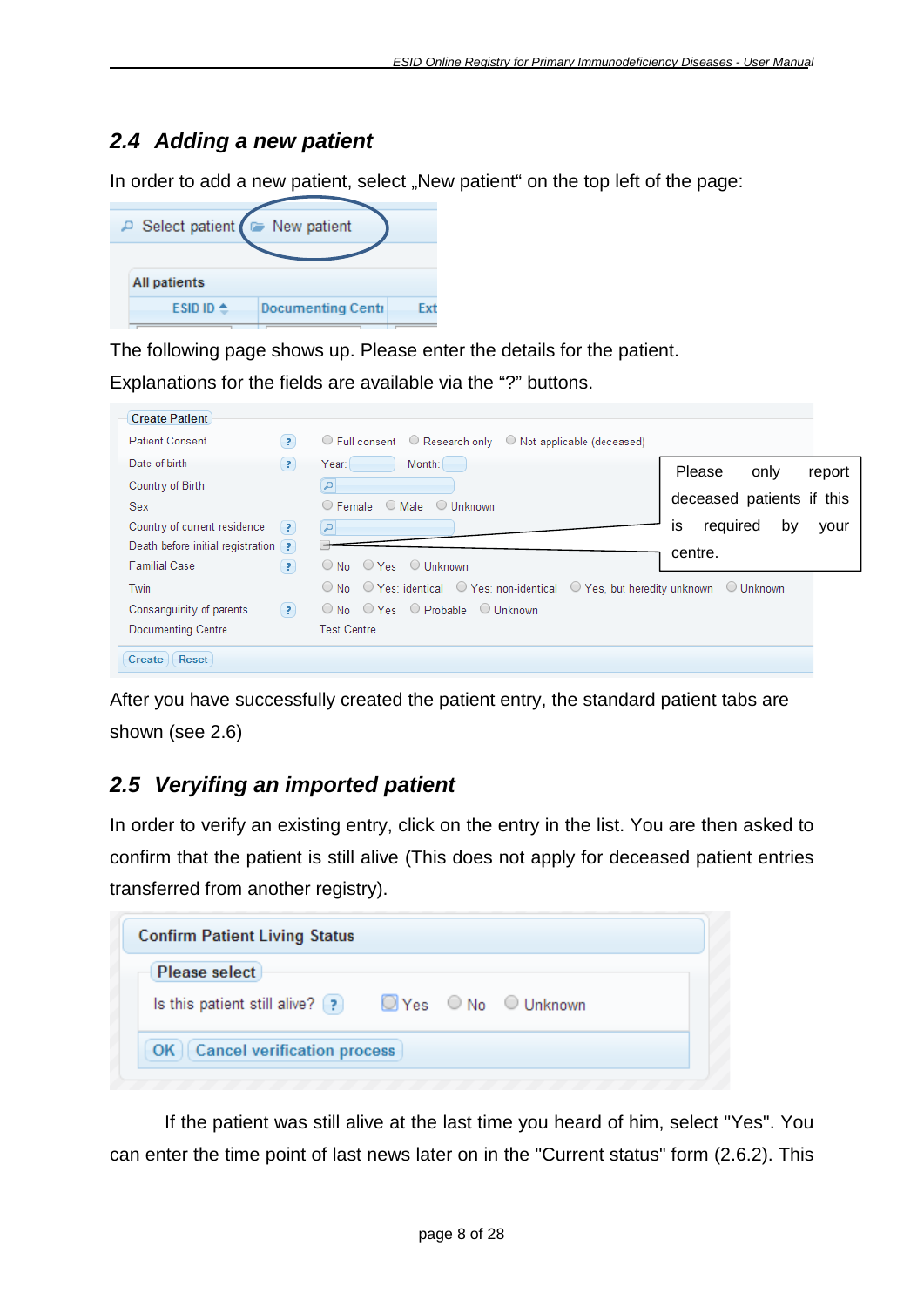also means that: If the last time you saw him was a long time ago (e.g. two or three years), but your center still follows this patient, select "Yes".

If the last time you saw him was a long time ago (e.g. more than three years) and your center does NOT follow him anymore, select "No". This is because you should only register patients currently followed by your center.

If you know that the patient is now followed by another center, and this is an ESID Registry Documenting Center, please send us an email with the patient ID. We can arrange a transfer of this entry to the other center then.

If you select "No", the entry will be deleted from the system. This is because the system is not intended for retrospective documentation of deceased patients.

The system asks you for confirmation before the entry is deleted:

| A no-close                                                                                                                                                                                                                                                                |
|---------------------------------------------------------------------------------------------------------------------------------------------------------------------------------------------------------------------------------------------------------------------------|
| Only alive patients can be imported to the registry. As you have<br>chosen "No", this patient entry will be deleted from the<br>registry.<br>If you are not sure about the living status, go back and select<br>"Unknown", so you can return to this patient again later. |
| Continue<br><b>Back to previous form</b>                                                                                                                                                                                                                                  |

Next, depending on the type of diagnosis, the system asks you to confirm or change the diagnosis, e.g.:

| Confirm clinical criteria                                                                                                                                                                                                                                                                                                                                                                                                                                                        |
|----------------------------------------------------------------------------------------------------------------------------------------------------------------------------------------------------------------------------------------------------------------------------------------------------------------------------------------------------------------------------------------------------------------------------------------------------------------------------------|
| Please select                                                                                                                                                                                                                                                                                                                                                                                                                                                                    |
| The clinical criteria for<br>Autoimmune lymphoproliferative syndrome (ALPS)<br>are:                                                                                                                                                                                                                                                                                                                                                                                              |
| At least one of the following:<br>*splenomegaly<br>*lymphadenopathy (>3 nodes, >3 months, non-infectious, non-malignant)<br>*autoimmune cytopenia (>/= 2 lineages)<br>*history of lymphoma<br>*affected family member<br>AND at least one of the following:<br>*TCRab+CD3+CD4-CD8- of CD3+ T cells>6%<br>*elevated biomarkers (at least 2 of the following):<br>*** $sFASL > 200pq/ml$<br>*** Vitamin B12 > 1500ng/L<br>***IL-10 > 20pg/ml<br>***impaired FAS mediated apoptosis |
| Does the patient fulfil the diagnostic criteria for this disease?                                                                                                                                                                                                                                                                                                                                                                                                                |
| $\Box$ Yes $\bigcirc$ No $\bigcirc$ Unknown                                                                                                                                                                                                                                                                                                                                                                                                                                      |
| For patients with lymphoproliferation and/or autoimmunity who do not fulfil these criteria, please consider the foll                                                                                                                                                                                                                                                                                                                                                             |
| <b>Cancel registration process</b><br>OK                                                                                                                                                                                                                                                                                                                                                                                                                                         |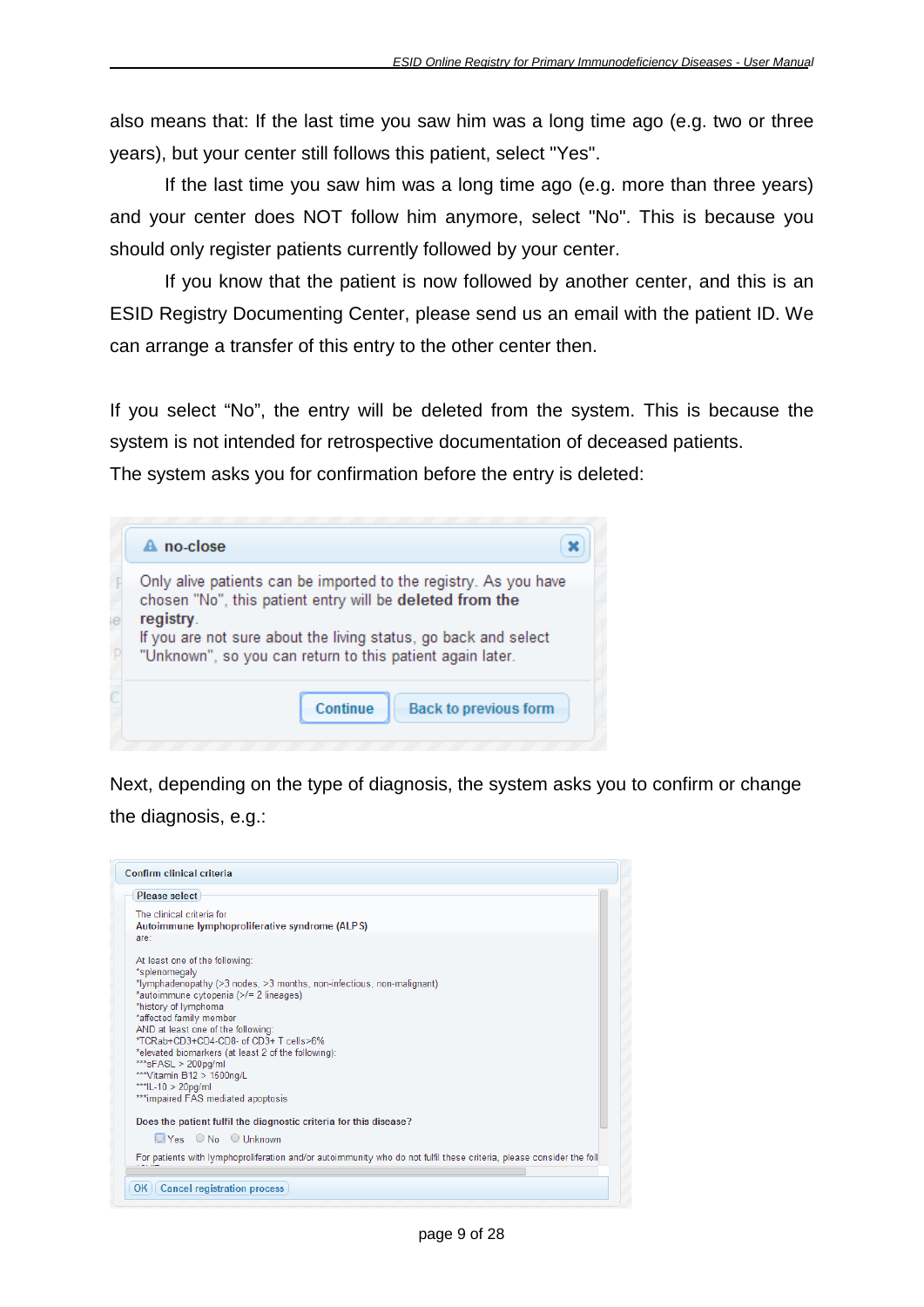

The underlying process is depicted here:

If you have successfully verified the entry, the patient tabs are shown for further editing (see [2.6\)](#page-10-0).

| <b>D</b> Patient entry verified. Date of first documentation set to: 2014-06-04 |                   | ESID ID: 30940 - Diagnosis: CVID - Year of birth: 2003 - Age: 11 / Doc. date: 2014-06-04 ▼ |
|---------------------------------------------------------------------------------|-------------------|--------------------------------------------------------------------------------------------|
| Patient V<br>Way to Diagnosis                                                   |                   | PID Diagnosis <sup>™</sup><br>Current Status <sup>III</sup>                                |
| <b>Edit Patient</b>                                                             |                   |                                                                                            |
| <b>Patient Consent</b>                                                          | $\left( 2\right)$ | ⊙ Full consent ○ Research only ○ Not applicable (deceased)                                 |
| Date of birth                                                                   | (2)               | Year: 2003<br>Month: 4                                                                     |
| Country of Birth                                                                |                   | $\Box$ Netherlands                                                                         |
| <b>Sex</b>                                                                      |                   |                                                                                            |
| Country of current residence [?]                                                |                   | $\Box$ Netherlands                                                                         |
| <b>Familial Case</b>                                                            | (7)               | $\circledcirc$ No $\circledcirc$ Yes $\circledcirc$ Unknown                                |
| Twin                                                                            |                   | ● No  ○ Yes: identical  ○ Yes: non-identical  ○ Yes, but heredity unknown  ○ Unknown       |
| Consanguinity of parents                                                        | $\left( 7\right)$ | $\circledcirc$ No $\circledcirc$ Yes $\circledcirc$ Probable $\circledcirc$ Unknown        |
| <b>Documenting Centre</b>                                                       |                   | <b>Test Centre</b>                                                                         |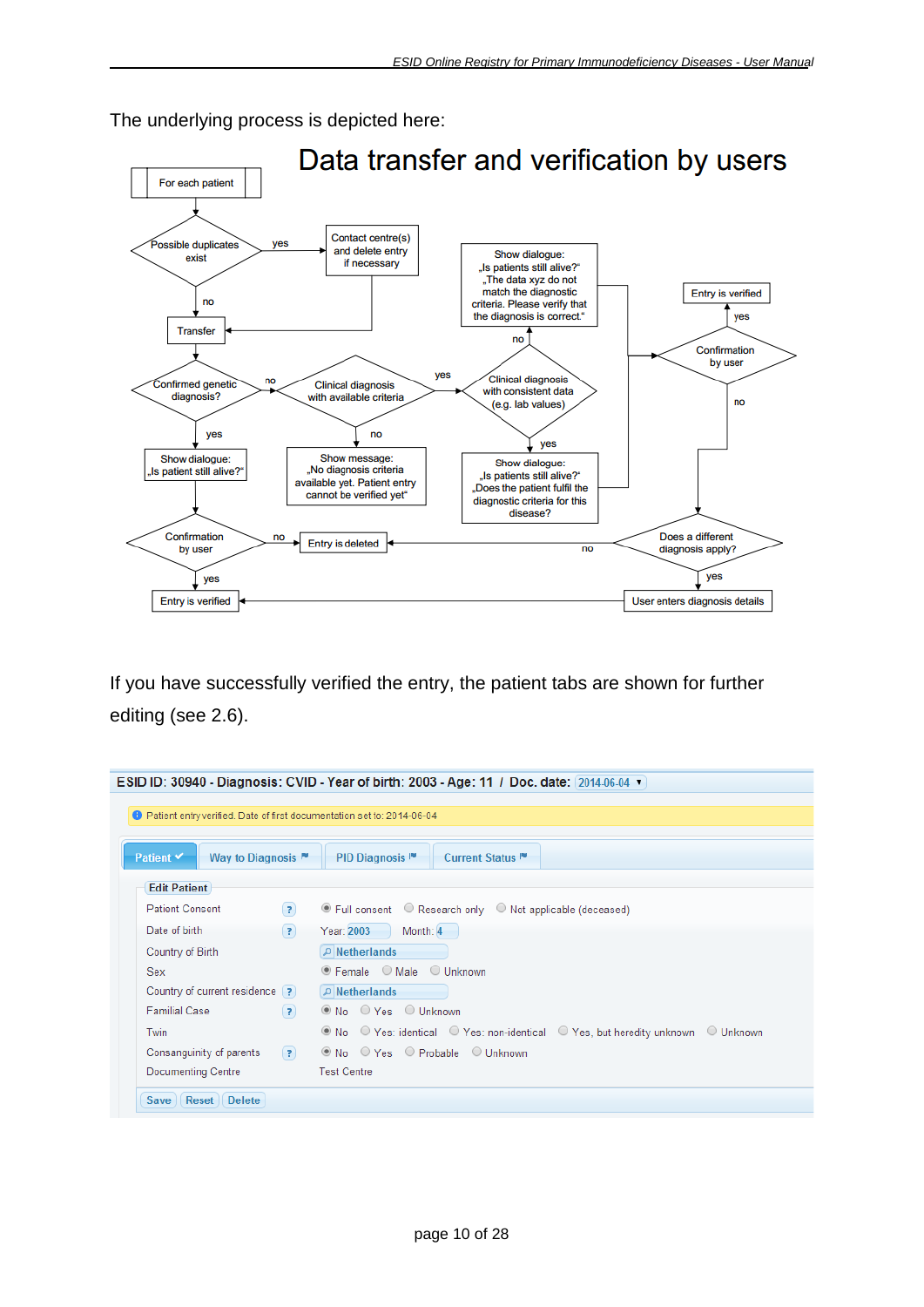# <span id="page-10-0"></span>*2.6 The Patient tabs*

The patient tabs are the standard view for a patient.

There is a header row that shows the patient's unique ID, the year of birth and current age, as well as the currently selected Documentation date:



The tabs themselves carry checks and flags that signal whether the form has already been completed.

If you are editing a patient that has been imported, some forms may already contain data, but the forms are not marked as complete, because selections are missing for some items.

In order to complete a patient, please select every tab marked by a flag and enter the necessary data.

The Documentation date which is shown on the top right cannot be edited manually. It is the time point when the patient was created (or verified, see [2.5\)](#page-7-1) and inserted automatically by the system.

Some of the tabs (forms) are described in detail in the following chapters.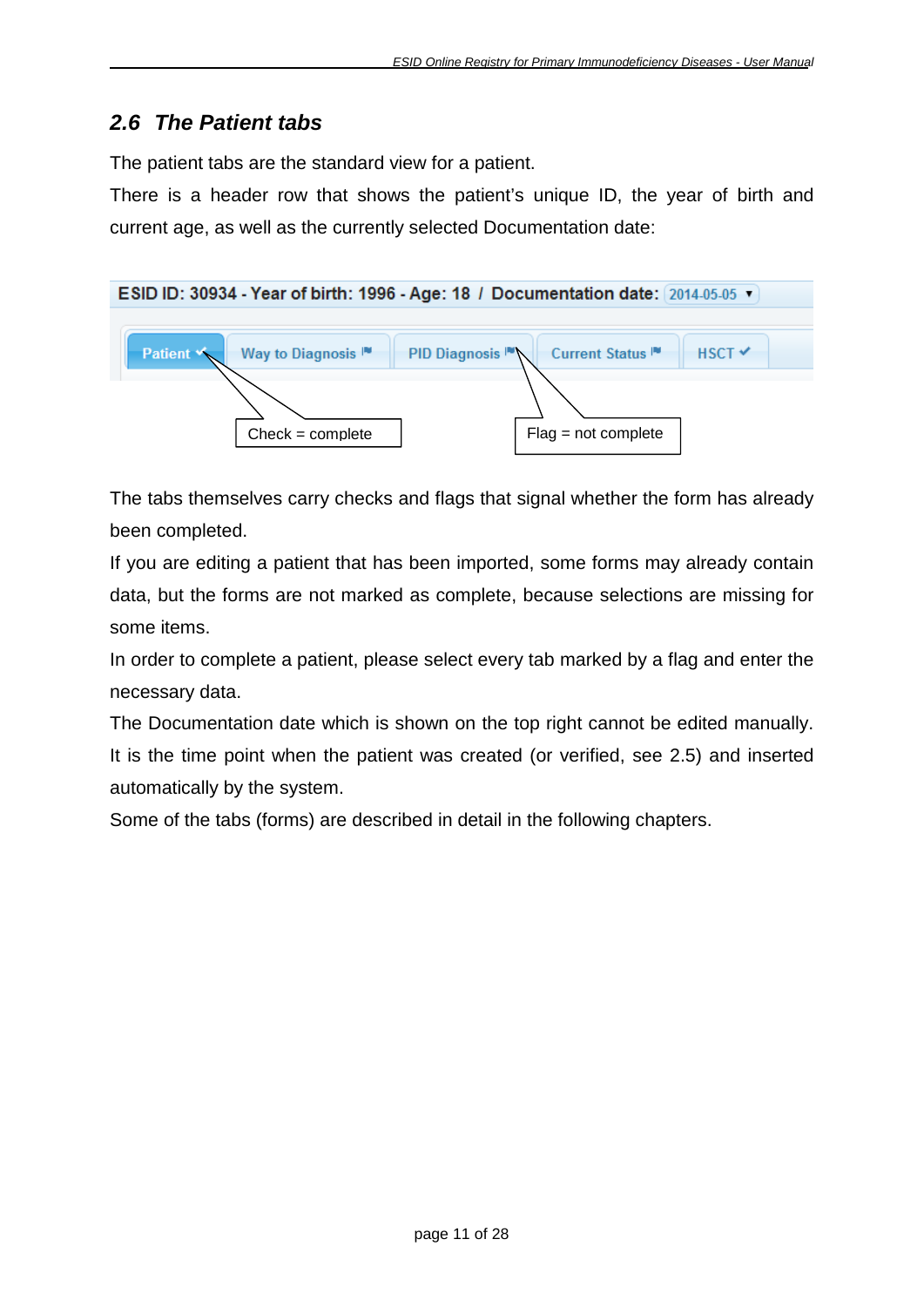### <span id="page-11-0"></span>**2.6.1 PID Diagnosis**

In the PID Diagnosis form, it is possible to enter a diagnosis with known or unknown genetic defect:

• Known genetic defect:

You can either select a clinical diagnosis ("Current PID diagnosis"), and the possible genes for this diagnosis are displayed:



OR you can first enter the gene and then select a suitable PID diagnosis:



• Unknown genetic defect:

Use the "Current PID Diagnosis" field to select a PID diagnosis. Next, you will be asked to confirm the clinical diagnosis criteria (as described in the verification process [\(2.5\)](#page-7-1).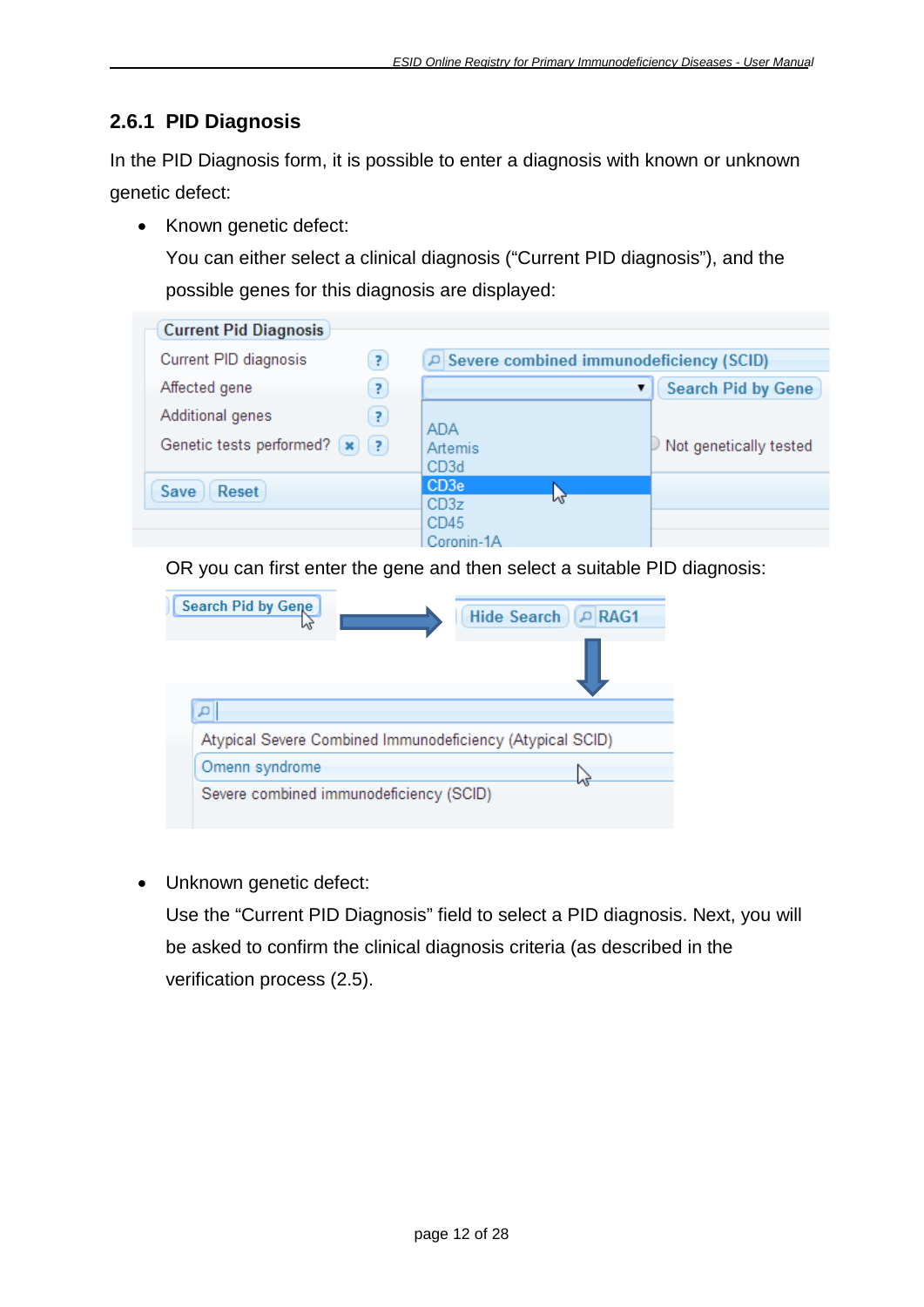#### Genetic laboratories:

There is a field that asks for the name of the "Lab that performed the genetic analysis". You can select one of the names from the list and see the details for the lab by clicking on the question mark if you want to make sure that this entry is correct:

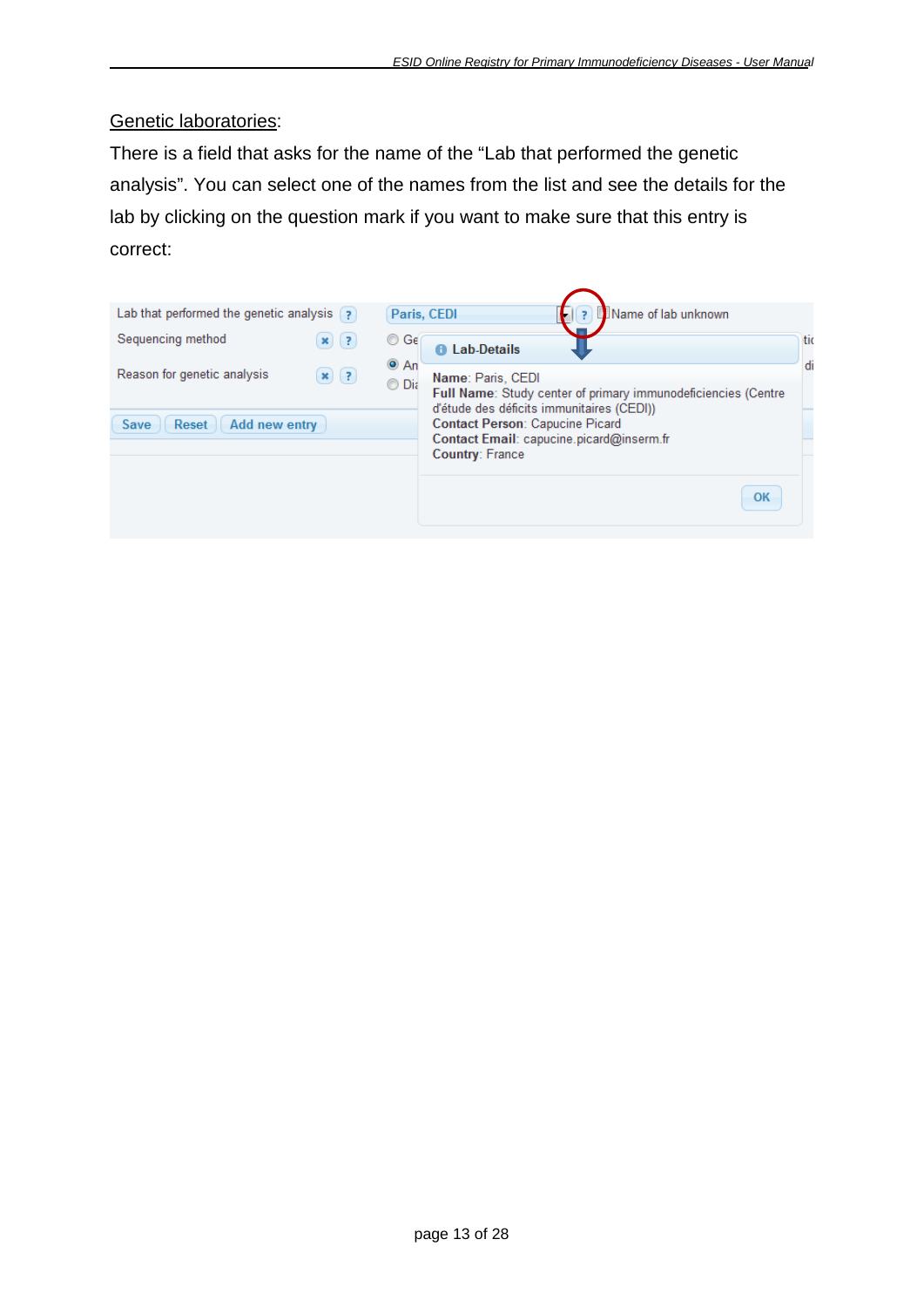#### <span id="page-13-0"></span>**2.6.2 Current status**

Patient, Way to Diagnosis and PID Diagnosis only have to be completed once (at the first documentation = baseline documentation). The Current Status form has to be completed at every documentation timepoint.

This is what the Current Status form looks like at baseline:

| <b>Create Current Status</b>     |                   |                                                                  |
|----------------------------------|-------------------|------------------------------------------------------------------|
| Date of last news from patient ? |                   |                                                                  |
| This is the date of the          | $\left( 2\right)$ | ◯ last clinical visit ◯ last news (phone, letter etc.) ◯ unknown |
| Current lg replacement           | $\vert$ ?         | ⊙ Yes © No © Unknown                                             |
| <b>HSCT</b>                      | $\overline{?}$    | O Yes © No © Unknown SCETIDE ID ?<br>EBMT ID $($ ?               |
| Gene therapy                     | $\overline{z}$    | ⊙ Yes © No © Unknown                                             |

Please note the following:

- You must enter a "date of last visit" of the patient at your centre or the "date of last news" from the patient. This is important to know which timepoint the reported data refers to.
- If you select "Ig replacement", an additional tab (form) appears.
- The same is valid for HSCT and Gene therapy.

| <b>Edit Current Status</b><br>Date of last news from patient ? |     | 2014-04-11 |                                                                                    |  |      |               |          |
|----------------------------------------------------------------|-----|------------|------------------------------------------------------------------------------------|--|------|---------------|----------|
| This is the date of the                                        | (7) |            | $\odot$ last clinical visit $\odot$ last news (phone, letter etc.) $\odot$ unknown |  |      |               |          |
| Current Ig replacement                                         | (2) |            | ⊙ Yes ○ No ○ Unknown                                                               |  |      |               |          |
| <b>HSCT</b>                                                    | (2) |            | $\odot$ Yes $\odot$ No $\odot$ Unknown SCETIDE ID ?                                |  | dfw3 | EBMT ID $(2)$ | grtrfcgc |
| Gene therapy                                                   | (2) |            | ⊙ Yes ○ No ○ Unknown                                                               |  |      |               |          |
| Save <b>Reset</b>                                              |     |            |                                                                                    |  |      |               |          |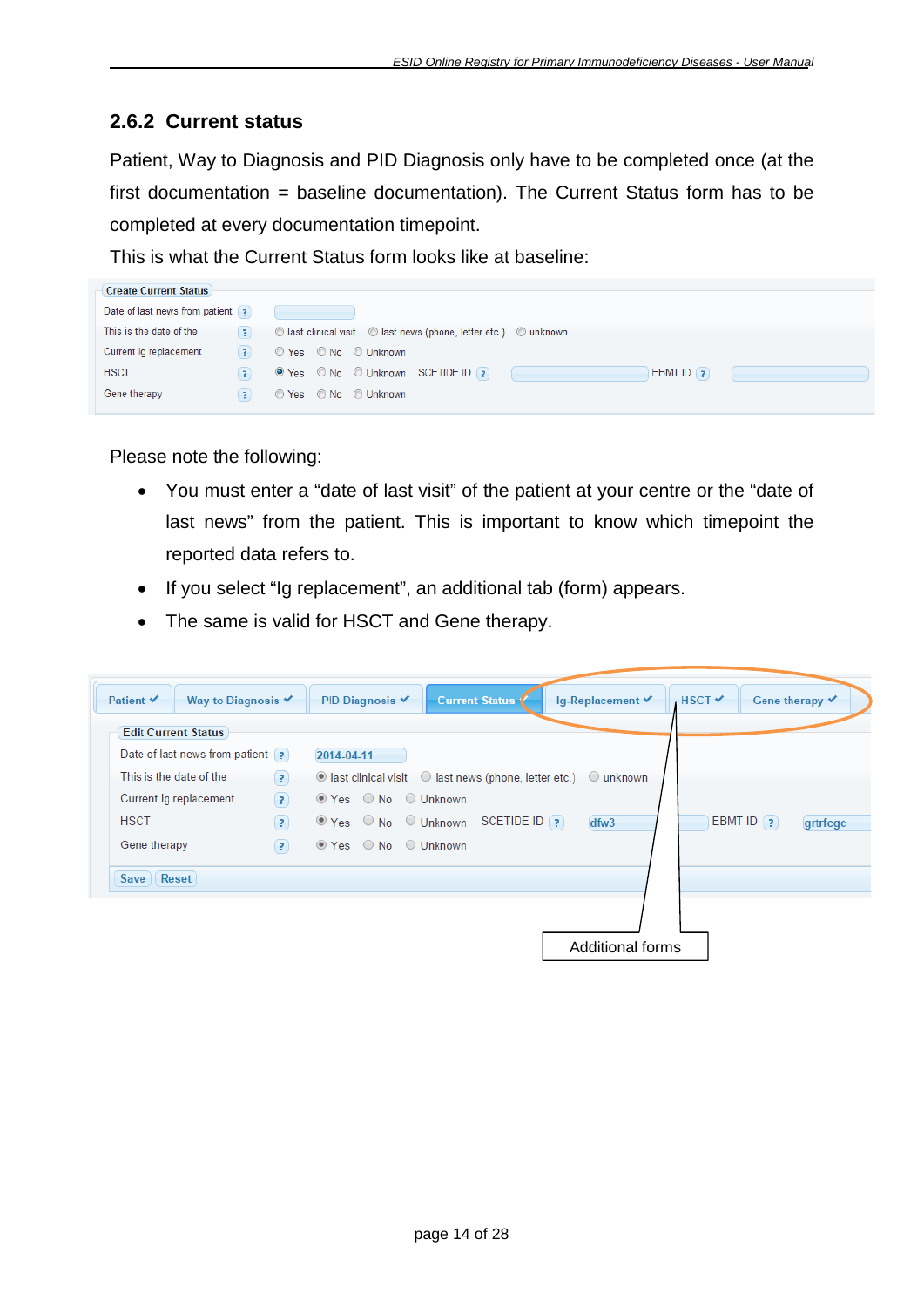## <span id="page-14-0"></span>**2.6.3 Ig replacement**

The form for immunoglobulin replacement includes many automatic checks as well as calculations in order to ensure that data is entered complete and correct. Some of these features are described here:

• Only appropriate routes are shown for each brand:

| Current brand name<br>7                                     | Unknown<br>▼                                                                |
|-------------------------------------------------------------|-----------------------------------------------------------------------------|
| Current route of administration                             | $\circ$ Intravenous $\circ$ Subcutaneous $\circ$ Intramuscular              |
| Current brand name<br>P.<br>Current route of administration | <b>Hizentra / CSL Behring</b><br>$\circ$ Subcutaneous $\circ$ Intramuscular |
| Current brand name<br>Ŗ.<br>Current route of administration | <b>Endobulin / Grifols</b><br>Intravenous                                   |

• Automatic calculation of dose:

| This read-only value is<br>Enter mg/kg OR absolute                                                                                             |
|------------------------------------------------------------------------------------------------------------------------------------------------|
| calculated from dose &<br>dose OR BOTH                                                                                                         |
| interval & weight                                                                                                                              |
| Unknown<br>Patient's current weight<br>kg                                                                                                      |
| Current dose<br>Dose per month:   ?<br>mg/kg body weight<br>$\left( 2\right)$                                                                  |
| Current dose (total amount) (x)<br>(2)<br><b>O</b> milliliters<br>$\circ$ grams                                                                |
| Dose unknown<br>$\left( 2\right)$                                                                                                              |
| $\circled{?}$<br>Interval for this dose<br>Select interval-type first: Revery x weeks or days $\circledcirc$ x time(s) per week, month or year |
| $\Box$<br>Interval unknown<br>$\left( \mathbf{?}\right)$                                                                                       |
|                                                                                                                                                |
|                                                                                                                                                |
| The interval can be entered in two                                                                                                             |
| different formats - please select one                                                                                                          |
| of these for each entry:                                                                                                                       |
| $\circ$ weeks<br>$\bigcirc$ days<br>every                                                                                                      |
| time(s) per $\bigcirc$ week $\bigcirc$ month $\bigcirc$ year                                                                                   |
|                                                                                                                                                |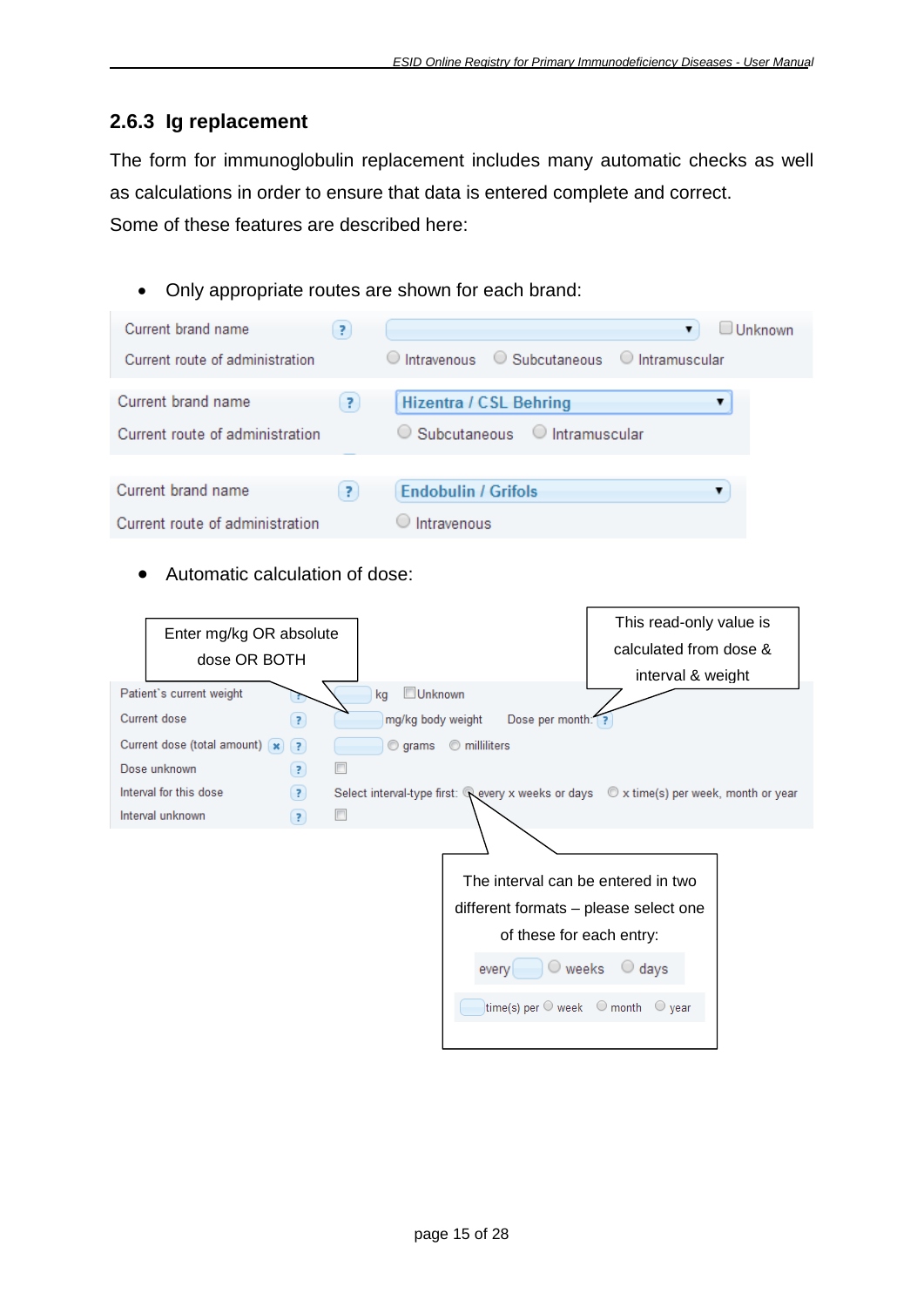| Example of automatic calculation:                 | The weight is needed to<br>calculate the mg/kg dose |
|---------------------------------------------------|-----------------------------------------------------|
| Patient's current weight<br>$\overline{z}$        | Unknown<br>kg                                       |
| Current dose<br>3                                 | Dose per month: ?<br>mg/kg body weight              |
| Current dose (total amount) [x]<br>$\overline{3}$ | 10.3<br><b>O</b> milliliters<br><b>◎</b> grams      |
| Dose unknown<br>7                                 |                                                     |
| Interval for this dose<br>$\mathbf{r}$            | Select interval-type first: @ every x weeks or days |
| $\boldsymbol{\mathsf{x}}$                         | ◉ weeks<br>every $5$<br>$\odot$ days                |
|                                                   |                                                     |
| Patient's current weight<br>$\mathbf{r}$          | Unknown<br>35<br>kg                                 |
| Current dose<br>7                                 | 294<br>Dose per month: 235 ?<br>mg/kg body weight   |
| Current dose (total amount) [x]<br>Ŧ              | 10.3<br>milliliters<br>$\bullet$ grams<br>⊙         |
|                                                   |                                                     |
|                                                   | These two values are calculated and                 |
|                                                   | stored by the system                                |

If you enter BOTH mg/kg dose and absolute dose, the system calculcates whether the two match. If not, a dialog box is shown as follows:

| 300<br>mg/kg body  | no-close<br>А                                                                         | v |
|--------------------|---------------------------------------------------------------------------------------|---|
| grams<br>100       | The absolute dose does not match the dose in mg/kg. The calculated value is 143 mg/kg |   |
| weeks<br>every'.   |                                                                                       |   |
|                    |                                                                                       |   |
| 35<br>Unknow<br>ka | <b>Take calculated and save</b><br>Return to form<br>Take yours and save              |   |

If you enter the dose in milliliters, the brand name is needed for the calculation,

because each brand has a specific IgG concentration:

| Current brand name<br>7                              | Unknown<br>Subcuvia / Baxter<br>$\overline{\phantom{a}}$     |
|------------------------------------------------------|--------------------------------------------------------------|
| Current route of administration                      | ◯ Subcutaneous ◯ Intramuscular<br>© Unknown                  |
| Current place of administration<br>$\vert$ ? $\vert$ | © Home © Hospital © Hospital: inpatient © Hospital: outpatie |
| Patient's current weight<br>7                        | Unknown<br>35<br>ka                                          |
| Current dose<br>$\overline{?}$                       | Dose per month: 365 ?<br>294<br>mg/kg body weight            |
| Current dose (total amount) $\left  \right\rangle$ ? | 100<br><b>O</b> milliliters<br>$\circ$ grams                 |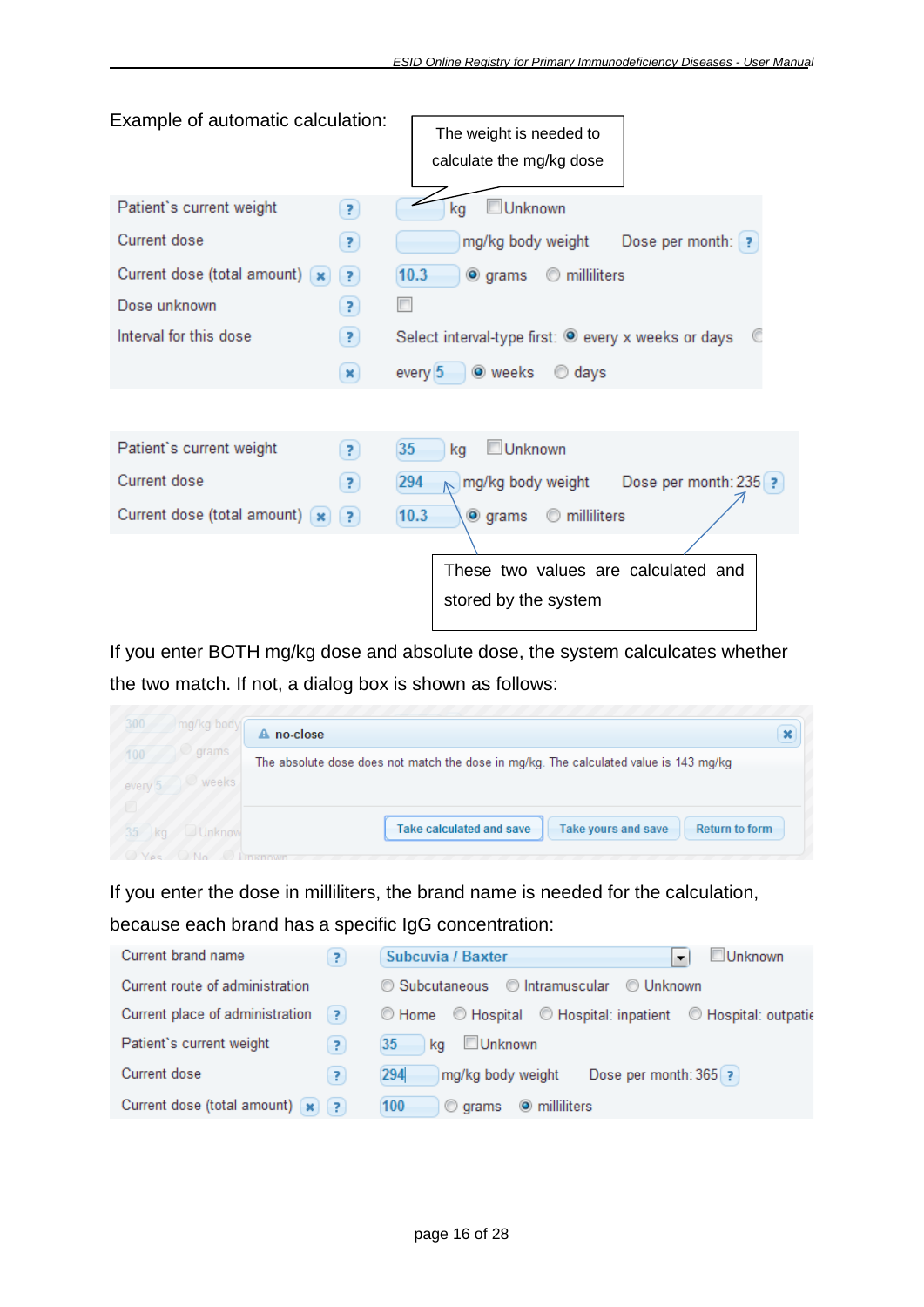# <span id="page-16-0"></span>*2.7 Deceased patients*

If you are

a) working on an imported entry of a deceased patient or

b) have selected "Death before initial registration" for a new patient,

the Patient tabs look slightly different:



Please note that no follow-ups can be entered for deceased patients. Previous entries for Ig replacement remain stored. Data on HSCT and gene therapy can still be entered.

The "Death info" tab contains an additional section for ICD10 codes. This section is – in contrast to all other items in the Registry – optional. It was added because some centres need this categorization for internal purposes.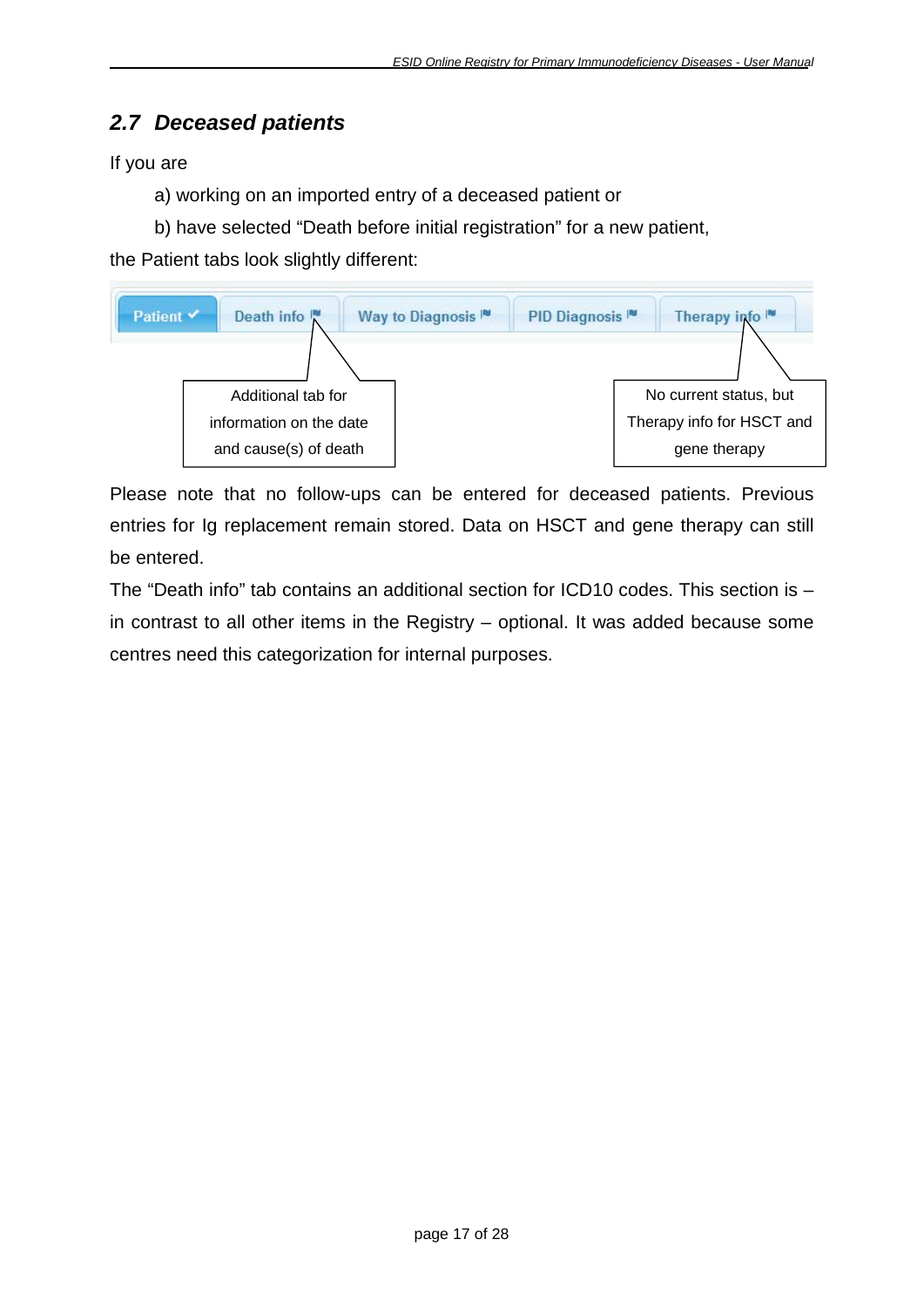| <b>Create Death info</b>                   |                                                                    |                                              |               |
|--------------------------------------------|--------------------------------------------------------------------|----------------------------------------------|---------------|
| Date of death (?)                          |                                                                    |                                              |               |
| Month<br>Year                              | Day                                                                |                                              |               |
| Date of death unknown                      |                                                                    |                                              |               |
|                                            |                                                                    |                                              |               |
|                                            |                                                                    |                                              |               |
| Main cause(s) of death $(?)$               |                                                                    |                                              |               |
| Septic shock                               | <b>Heart failure</b>                                               | $\mathbb I$ Respiratory failure              | Liver failure |
| Renal failure                              | Multiple organ failure                                             | Haemorrhage                                  | Thrombosis    |
| Neurological complications                 | Surgical complications                                             | Drug toxicity                                |               |
| Relapse of malignancy                      | Veno-occlusive disorder                                            |                                              |               |
| Graft-versus-host Disease                  | Rejection/Poor graft function                                      | Post-transplant lymphoproliferative disorder |               |
| Other main factor                          |                                                                    |                                              |               |
| Main death factor unknown                  |                                                                    |                                              |               |
|                                            |                                                                    |                                              |               |
|                                            | Underlying morbid setting(s) associated with mortality $\boxed{?}$ |                                              |               |
| Infection                                  |                                                                    |                                              |               |
| Malignancy                                 |                                                                    |                                              |               |
| ? Immune dysregulation                     |                                                                    |                                              |               |
| Transplantation-related cause              |                                                                    |                                              |               |
| Other underlying cause:                    |                                                                    |                                              |               |
| $\blacksquare$<br>Underlying cause unknown |                                                                    |                                              |               |
|                                            |                                                                    |                                              |               |
|                                            |                                                                    |                                              |               |
| <b>ICD-10 categorisation (optional)</b> ?  |                                                                    |                                              |               |
| $Code$ ?<br>م)                             |                                                                    |                                              |               |
| $Text$ (?) $\Box$                          |                                                                    |                                              |               |
|                                            |                                                                    |                                              |               |
|                                            |                                                                    |                                              |               |
|                                            |                                                                    |                                              |               |

### <span id="page-17-0"></span>*2.8 Follow-up documentation*

If you have completed a documentation timepoint for a patient, it is possible to add a follow-up documentation. Follow-ups for each patient will be requested by the system once per year, but you can enter as many follow-ups as you like.

Please note though that only one documentation timepoint is possible per day. This also implies that you cannot enter baseline data and follow-up data on the same day, because the documentation date is automatically generated and stored by the system.

This is an example for a complete documentation timepoint:

- All tabs have a check sign
- "+ Follow up" is displayed next to the current documentation date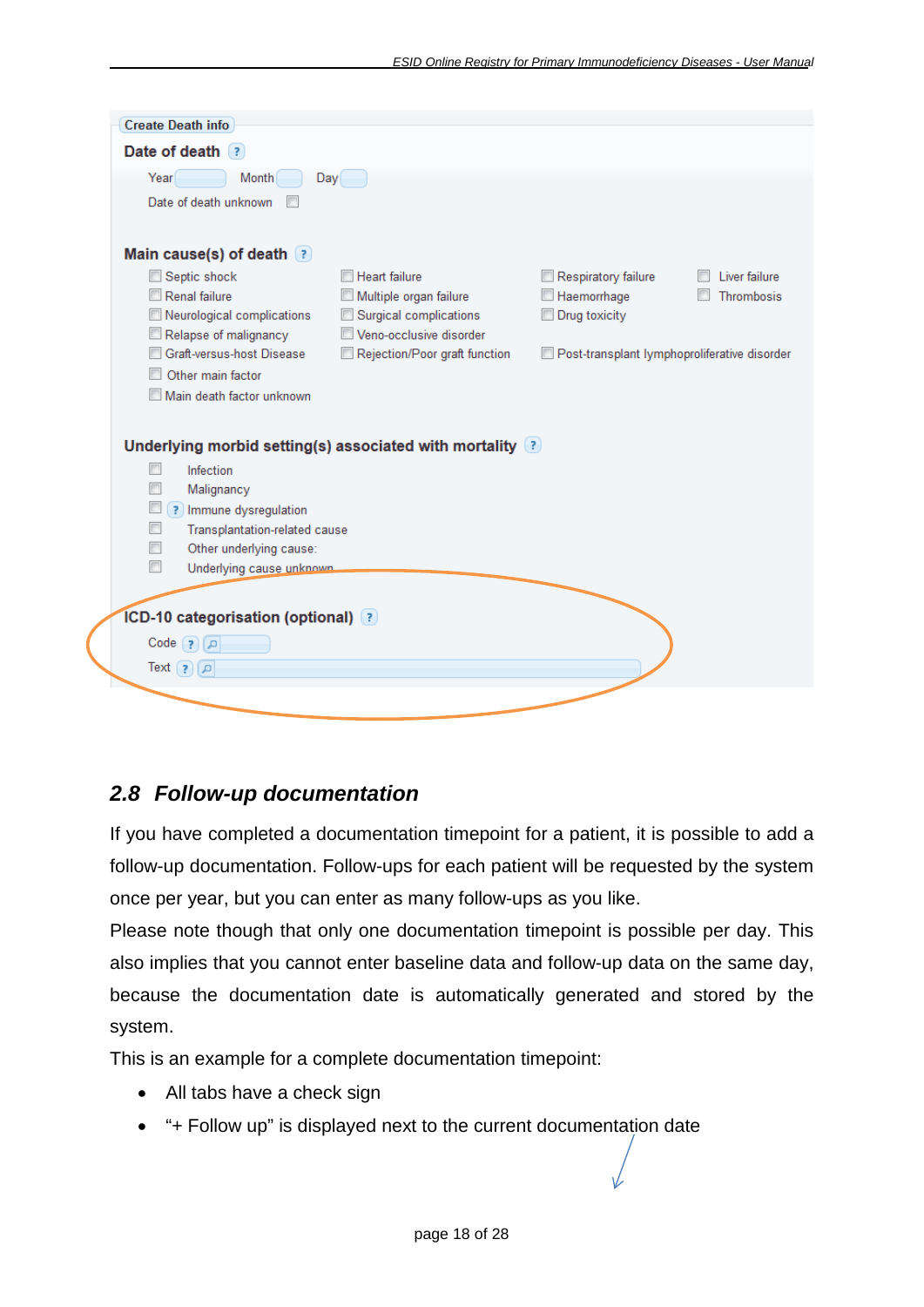

The following dialog box is shown:

| <b>Add Follow Up</b> |                                      |
|----------------------|--------------------------------------|
| patient?             | Add follow up documentation for this |
|                      | Cancel<br>OK                         |

Next, the patient tabs are shown, and the Current Status form is selected:

| Way to Diagnosis $\checkmark$<br>Patient ✔                  |                         | Current Status <sup>1™</sup><br>PID Diagnosis ✔<br>$HSCT \nightharpoonup$<br>Gene therapy V          |
|-------------------------------------------------------------|-------------------------|------------------------------------------------------------------------------------------------------|
| <b>Create Current Status</b>                                |                         |                                                                                                      |
| Date of last news from patient $\left( \frac{1}{2} \right)$ |                         | $\Box$ No news from patient since last documentation                                                 |
| This is the date of the                                     | 7)                      | $\bigcirc$ last clinical visit $\bigcirc$ last news (phone, letter etc.) $\bigcirc$ unknown          |
| <b>Current status</b>                                       | $\left( 7\right)$       | $\bullet$ Alive $\circ$ Deceased $\circ$ Lost to follow-up $\circ$ Discharged after complete recover |
| Changes to diagnosis                                        | (7)                     | $\odot$ No Change $\odot$ PID diagnosis has changed $\odot$ No PID after all                         |
| Current Ig replacement                                      | $\left( 7\right)$       | $\bigcirc$ Yes $\bigcirc$ No $\bigcirc$ Unknown                                                      |
| <b>HSCT</b>                                                 | $\overline{\mathbf{z}}$ | <b>EBMT</b><br>SCETIDE ID [?]<br>$\odot$ Yes $\odot$ No $\odot$ Unknown<br>dfw3                      |
| Gene therapy                                                | 3                       | $\bullet$ Yes $\circ$ No $\circ$ Unknown                                                             |

As you can see, all other tabs do NOT have to be documented again, except for Ig replacement. Only the following items require documentation:

Date of last news from patient [?]

(or alternatively the date of last news from the patient)

Current status (the previous entry is selected):

◉ Alive ○ Deceased ○ Lost to follow-up ○ Discharged after complete recovery

Changes to diagnosis (No change is pre-selected)

◎ No Change ○ PID diagnosis has changed ○ No PID after all

| ? ○ Yes ○ No ○ Unknown<br>Current Ig replacement                         |  |
|--------------------------------------------------------------------------|--|
|                                                                          |  |
| Haematopoietic stem cell transplantation (HSCT) (?) ○ Yes ● No ○ Unknown |  |
| (?) ■ Yes ○ No ○ Unknown<br>Gene therapy                                 |  |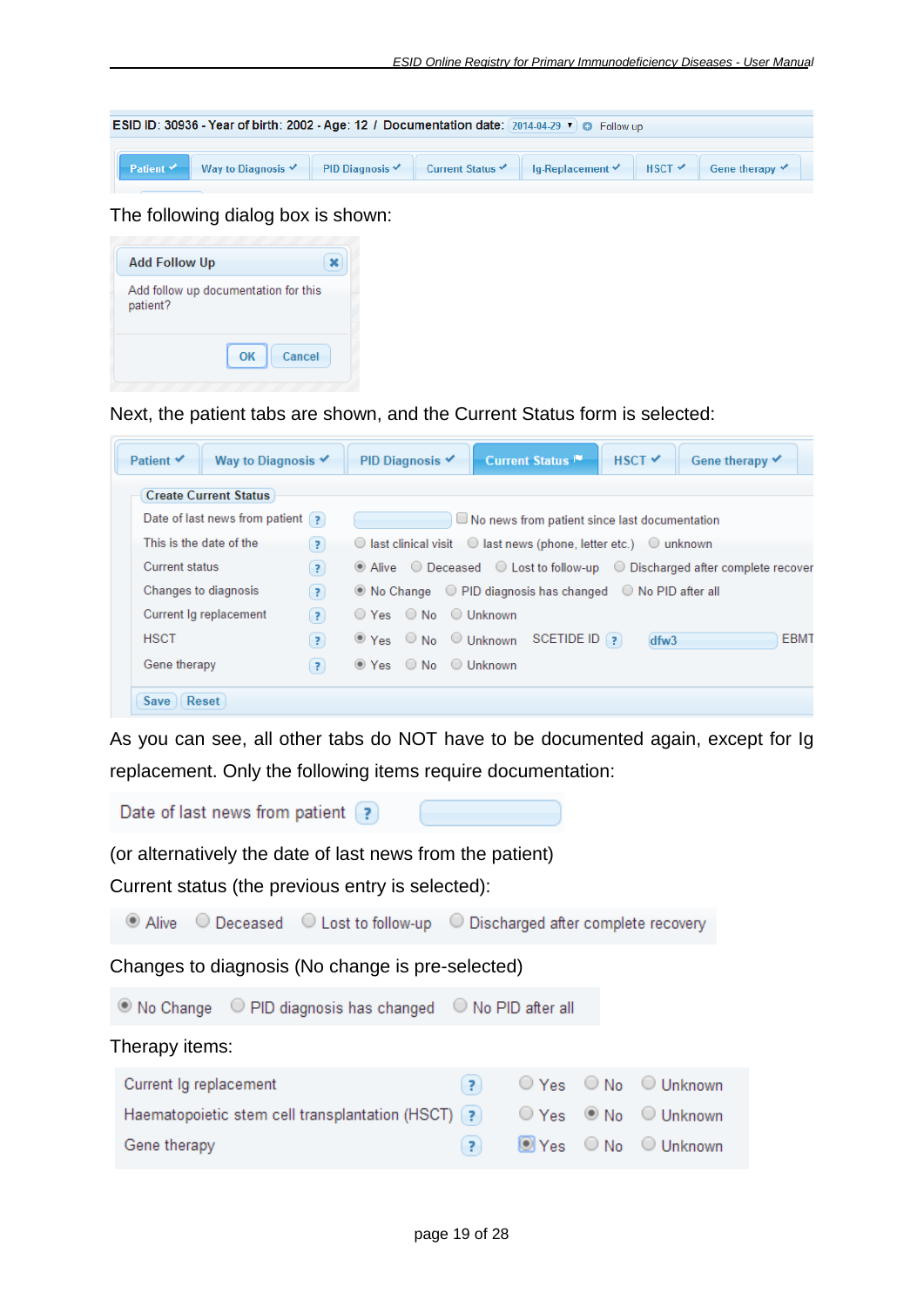You need to change HSCT and gene therapy only if it was "No" or "Unknown" previously, because the previous selection is already displayed (so "Yes" remains "Yes" and does not have to be selected again at every documentation).

Please also note that all HSCT and gene therapies are only entered once and can be edited at every documentation timepoint.

### <span id="page-19-0"></span>**2.8.1 Changing the PID diagnosis**

If you have found a genetic mutation in your patient, you can simply enter this into the PID diagnosis. However, if the **clinical diagnosis ("PID Diagnosis") has changed**, this has to be documented as a new diagnosis entry, in order to preserve the previous data:

| <b>Current Pid Diagnosis</b>                                                                                |                                          |
|-------------------------------------------------------------------------------------------------------------|------------------------------------------|
| Current PID diagnosis                                                                                       | D Unclassified synd<br>$\left( 2\right)$ |
| Affected gene                                                                                               | $\left( 2\right)$                        |
| Additional genes                                                                                            | 3                                        |
| Genetic tests performed?                                                                                    | ● Yes, but no mutatio<br>(2)             |
| Lab that performed the genetic analysis                                                                     | (2)<br><b>Newcastle</b>                  |
| Save<br>Add new entry<br>$\lceil$ eset                                                                      |                                          |
|                                                                                                             |                                          |
|                                                                                                             |                                          |
| <b>Create PID Diagnosis</b><br>$\left( 3 \right)$                                                           | $\alpha$                                 |
| $\odot$                                                                                                     | <b>Search Pid by Gene</b><br>▼.          |
| <b>New Pid Diagnosis</b><br>Current PID diagnosis<br>Affected gene<br>Additional genes<br>$\left( 2\right)$ |                                          |

Previous diagnosis entries are displayed as a list below the current diagnosis: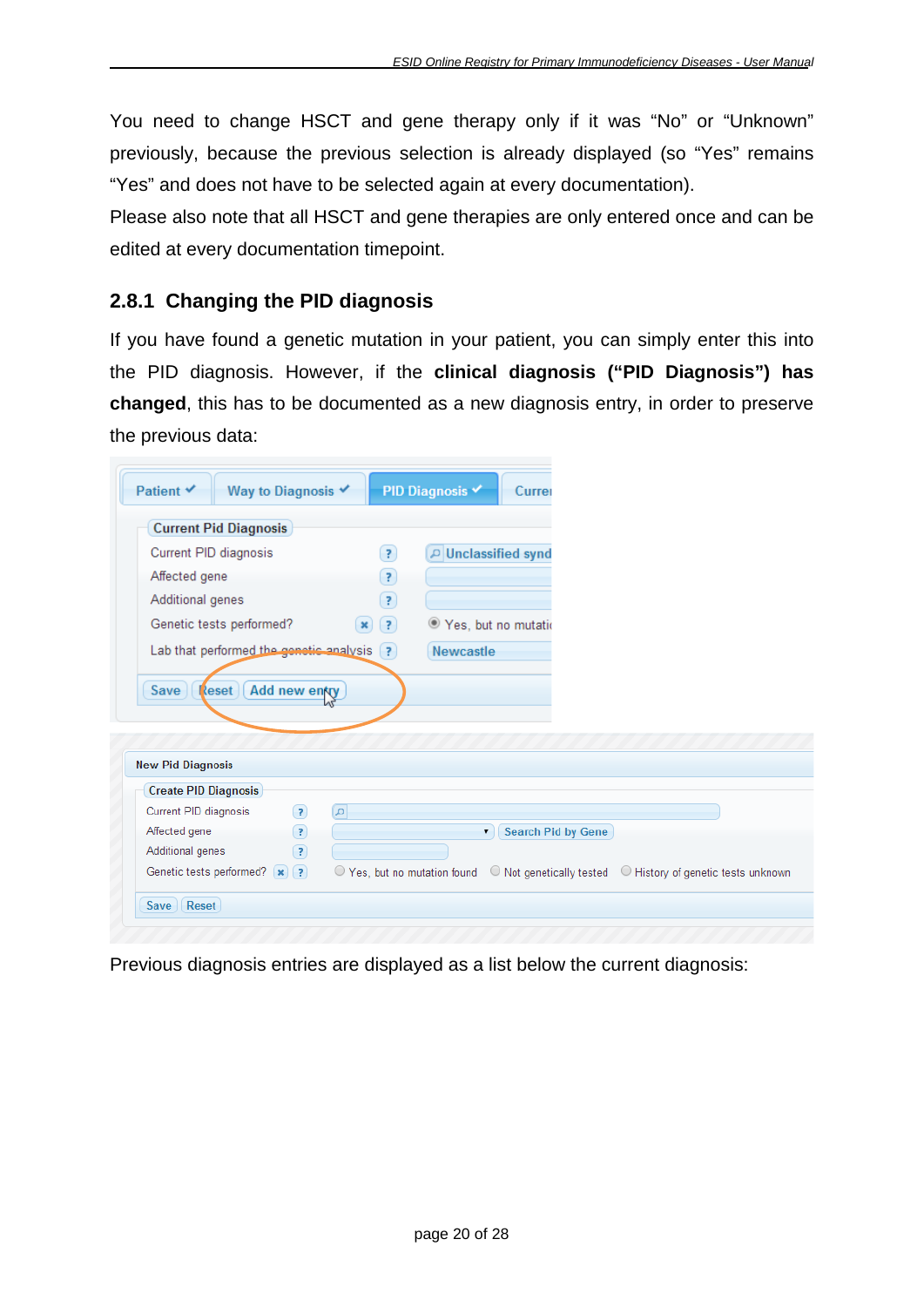| <b>Current PID diagnosis</b>                  | $\left( 2\right)$                                     | CARD9 deficiency                                                             |                                                             |                             |                          |
|-----------------------------------------------|-------------------------------------------------------|------------------------------------------------------------------------------|-------------------------------------------------------------|-----------------------------|--------------------------|
| Affected gene                                 | (2)                                                   | CARD <sub>9</sub>                                                            | <b>Search Pid by Gene</b><br>۷.                             |                             |                          |
| <b>Additional genes</b>                       | $\left( 2\right)$                                     |                                                                              |                                                             |                             |                          |
| Date of genetic diagnosis                     | (2)                                                   | Year: 2009<br>Month:                                                         | Date unknown<br>Dav:                                        |                             |                          |
| Reason for genetic analysis                   | $\left( \mathbf{x}\right)$ $\left( \mathbf{z}\right)$ | O Analysis following clinical diagnosis<br>O Diagnosis by neonatal screening | ● Family screening<br>O Unknown                             | Prenatal diagnosis          |                          |
| Sequencing method                             | $\left( \mathbf{x}\right)$ $\left( \mathbf{z}\right)$ |                                                                              | ○ Gene sequencing ● Whole exome/genome sequencing ● Unknown |                             |                          |
| Lab that performed the genetic analysis $(?)$ |                                                       | London, GOSH                                                                 | $\blacksquare$ Name of lab unknown                          |                             |                          |
| Reset<br>Save                                 |                                                       |                                                                              |                                                             |                             |                          |
|                                               |                                                       |                                                                              |                                                             |                             |                          |
|                                               |                                                       |                                                                              |                                                             |                             |                          |
| <b>Pid Diagnosis-List of former diagnoses</b> |                                                       |                                                                              |                                                             |                             |                          |
|                                               |                                                       |                                                                              |                                                             |                             |                          |
| <b>Current PID diagnosis</b>                  |                                                       | Affected gene                                                                | <b>Additional genes</b>                                     | <b>Diagnosis valid from</b> | Diagnosis valid until    |
| Unclassified syndromic immunodeficiencies     |                                                       |                                                                              |                                                             | 2014-04-28                  | 2014-06-04               |
| Ġ.                                            |                                                       |                                                                              | of 1 $\Rightarrow$ $\Rightarrow$ 15<br>Page 1               |                             | View 1 - 1 of 1          |
| Export: CSV<br><b>EXCEL</b><br><b>ODS</b>     | <b>PDF</b><br><b>RTF</b>                              | XML                                                                          |                                                             |                             |                          |
|                                               |                                                       |                                                                              |                                                             |                             |                          |
|                                               |                                                       |                                                                              |                                                             |                             |                          |
|                                               |                                                       | Documentation timepoint                                                      |                                                             |                             |                          |
|                                               |                                                       |                                                                              |                                                             |                             | Documentation timepoint  |
|                                               |                                                       | when the former diagnosis                                                    |                                                             |                             |                          |
|                                               |                                                       |                                                                              |                                                             |                             | when a new diagnosis was |
|                                               |                                                       | was entered                                                                  |                                                             |                             | entered instead          |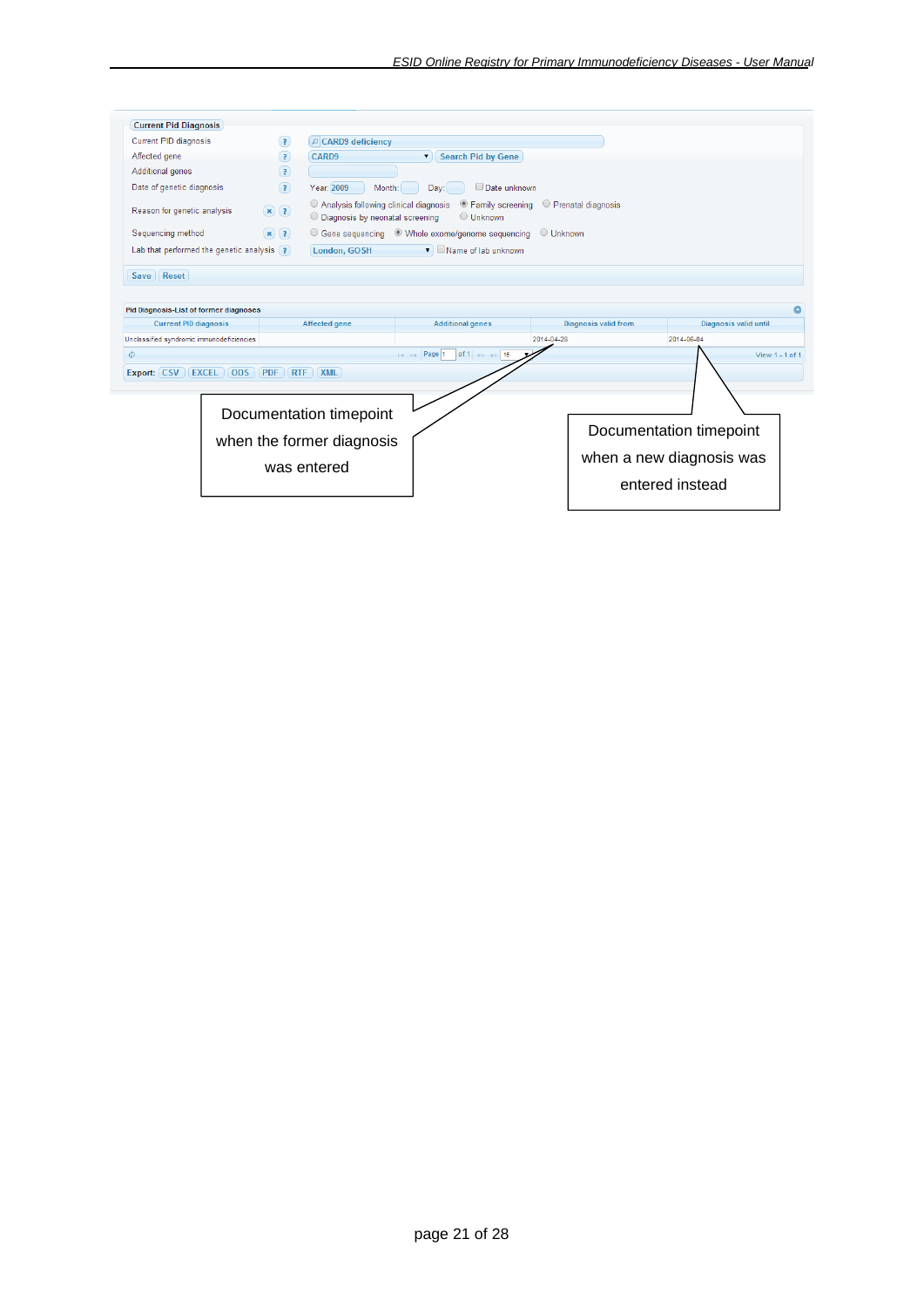# <span id="page-21-0"></span>**2.8.2 Loading previous data for Ig replacement**

In order to minimize the documentation burden, you can load the Ig replacement data from the previous documentation timepoint into the form:

| Create Ig-Replacement                                     |                         |                                                                             |                        |
|-----------------------------------------------------------|-------------------------|-----------------------------------------------------------------------------|------------------------|
| <b>Current brand name</b>                                 | (2)                     |                                                                             |                        |
| Current route of administration                           |                         | Subcut                                                                      |                        |
| Current place of administration                           | $\vert$ ?               | Home                                                                        |                        |
| Patient's current weight                                  | $\overline{\mathbf{r}}$ | ka                                                                          |                        |
| Current dose                                              | 7                       |                                                                             |                        |
| Current dose (total amount) [x]                           |                         |                                                                             |                        |
|                                                           | $\left( 2\right)$       |                                                                             |                        |
| Dose unknown                                              | 7                       |                                                                             |                        |
| Interval for this dose                                    | 7                       | Select inte                                                                 |                        |
| Interval unknown                                          | 7)                      |                                                                             |                        |
| Current side effects                                      | $\mathbf{P}$            | ○ Yes                                                                       |                        |
|                                                           |                         |                                                                             |                        |
| <b>D</b> Data loaded from date: 2014-08-13                |                         |                                                                             |                        |
| Create Ig-Replacement                                     |                         |                                                                             |                        |
| <b>Current brand name</b><br>(2)                          |                         | Flebogamma 10% / Grifols                                                    | $\Box$ Unknown<br>▼    |
| Current route of administration                           |                         | ● Intravenous ● Unknown                                                     |                        |
| Current place of administration<br>$\left( 7\right)$      |                         | ○ Home · ● Hospital · ○ Hospital: inpatient · ○ Hospital: out               |                        |
| Patient's current weight<br>(7)                           | 55                      | $\Box$ kg $\Box$ Unknown                                                    |                        |
| <b>Current dose</b><br>$\left( 3 \right)$                 | 91                      | mg/kg body weight                                                           | Dose per month: 1274 ? |
| Current dose (total amount) $\left( \mathbf{x} \right)$ ? |                         | $\boxed{5}$ $\boxed{0}$ grams $\boxed{0}$ milliliters                       |                        |
| Dose unknown<br>(2)                                       | □                       |                                                                             |                        |
| Interval for this dose<br>(2)                             |                         | Select interval-type first: $\odot$ every x weeks or days $\odot$ x time(s) |                        |
| $\boldsymbol{\mathsf{x}}$                                 |                         | every $2 \cup \mathbb{O}$ weeks<br>$\bullet$ days                           |                        |

Please also note that the date of the (very) first Ig replacement is only requested at the baseline documentation:

| Date of first Ig replacement | Year: I | Month: | Day: | Date unknown |
|------------------------------|---------|--------|------|--------------|
|                              |         |        |      |              |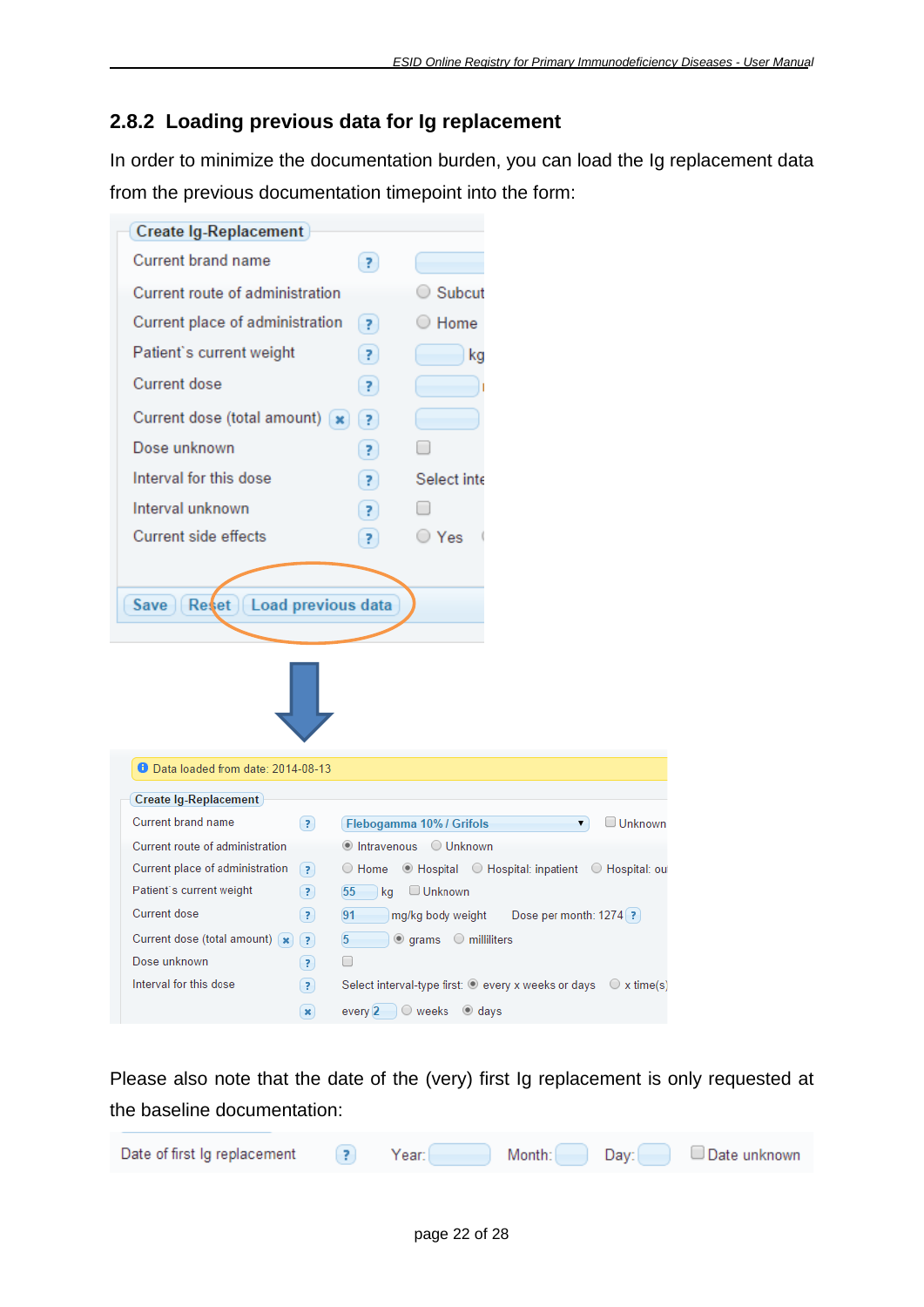# <span id="page-22-0"></span>*2.9 Personalized version*

If your centre uses the personalized version, i.e. patient names are included, there are additional features.

#### <span id="page-22-1"></span>**2.9.1 Patient list with names**

In the patient list, you can display patients' names. You can enable this feature by clicking on "Show patient names":

| All patients Show patient names |                           |               |                          |        |  |  |  |
|---------------------------------|---------------------------|---------------|--------------------------|--------|--|--|--|
| ESID ID $\triangle$             | <b>Documenting Centre</b> | Year of Birth | <b>Living Status</b>     |        |  |  |  |
| $\mathbf x$                     | Test<br>x                 | $\mathbf x$   | All<br>▼<br>$\mathbf{x}$ | All    |  |  |  |
| 30000                           | <b>Test Centre</b>        | 2000          | Alive                    | Female |  |  |  |
| 30926                           | <b>Test Centre</b>        | 2003          | Alive                    | Female |  |  |  |
| 30927                           | <b>Test Centre</b>        | 2004          | Alive                    | Male   |  |  |  |
| 30928                           | <b>Test Centre</b>        | 1998          | Alive                    | Female |  |  |  |
| 30930                           | <b>Test Centre</b>        | 2000          | Alive                    | Female |  |  |  |
| 30931                           | <b>Test Centre</b>        | 2006          | Alive                    | Male   |  |  |  |
| 30022                           | Teet Centre               | 2000.         | A livro                  | Famale |  |  |  |

Please note that if your centre has a large number of patients, it may take up to 15 seconds to load the patients' names because the personal patient data is stored on another server and loaded into the page.

Therefore, you can switch between "Show patient names" and "Hide patient names" as you like. You can also set a default value for this feature in the "Account settings"  $(2.7)$ .

You can also **download** the patient list with names, using the button below the list:

```
Export: (CSV)
```
Currently, only CSV format is available. Depending on your browser, you will need to save and rename the downloaded file to a .csv file. In order to open it with Excel, please use the Excel text import function.

The patient's name is always displayed on top of the page, independent of the patient list setting:

```
P Select patient · New patient * CEREDIH admin »
Peter, Hans • ESID ID: 3 - Year of birth: 2014 - Age: 0 / Documentation date: 2014-04-30 \blacktriangledown
```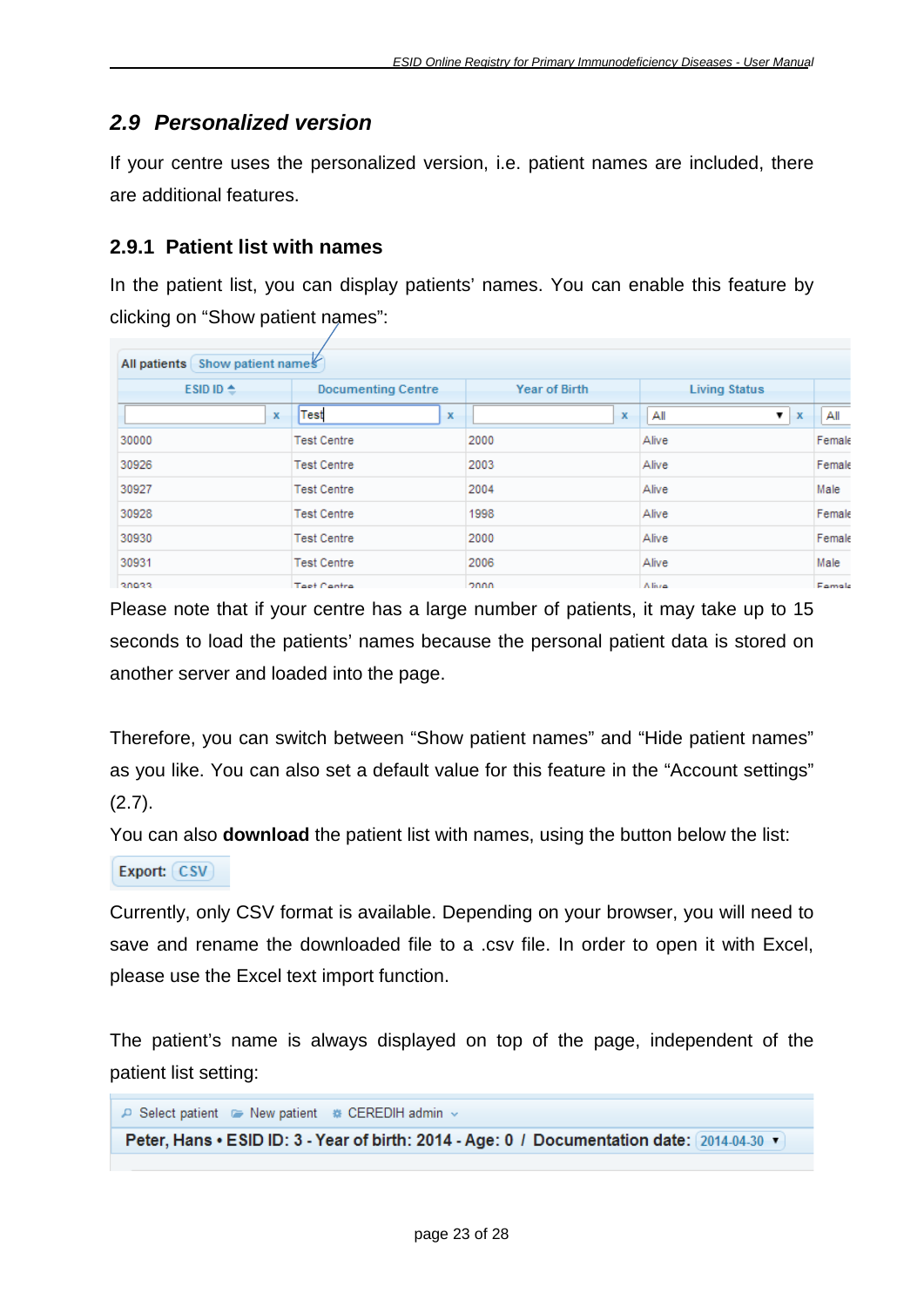532

#### <span id="page-23-0"></span>**2.9.2 Create a new patient**

If you create a new patient, the system redirects you to the other server in order to enter the patient name etc. (screenshots next page).

This other server has two purposes:

- 1. It stores the patient name, complete date of birth and place of residence so this data can be loaded into the ESID Registry
- 2. It performs a so called "record linkage" and thereby prevents reporting of duplicate entries.

For the second task, it is important that you really enter as many details as possible, and not only the patient names.

|                    |                                                                                                         | <b>Generate patient ID</b>                                                                                                                                                                                                                                                                                                                                                                            |                                |                        |
|--------------------|---------------------------------------------------------------------------------------------------------|-------------------------------------------------------------------------------------------------------------------------------------------------------------------------------------------------------------------------------------------------------------------------------------------------------------------------------------------------------------------------------------------------------|--------------------------------|------------------------|
| <b>Information</b> |                                                                                                         |                                                                                                                                                                                                                                                                                                                                                                                                       |                                |                        |
|                    |                                                                                                         | This application provides an identification code (ID). It uses the personal data entered in the following fields to find possible matches in the current list of<br>entries. After you have submitted the data below, your web browser will return to the main server pages.<br>In case of a direct match, you will be redirected to the matching entry, in case this patient belongs to your centre. |                                |                        |
|                    | • Please enter all known first names, separated by blanks<br>• The fields marked with a * are mandatory | - Make sure to enter connecting characters correctly (e.g. "Annalena" or "Anna-Lena").<br>. Please enter the maiden name if different from the current family name.<br>• Currently, the following (non-ASCII) special characters are supported: `cíà á é è ê ô ó Ñ ñ ã Ä ö Ö ü Ü ß                                                                                                                    |                                |                        |
|                    |                                                                                                         | The following data is only stored on the Patient List server which is separated physically from the Patient Data server, and managed by different personnel.                                                                                                                                                                                                                                          |                                |                        |
|                    |                                                                                                         |                                                                                                                                                                                                                                                                                                                                                                                                       |                                |                        |
|                    | First name(s):                                                                                          | Eleonora                                                                                                                                                                                                                                                                                                                                                                                              |                                |                        |
|                    | Family name:                                                                                            | McAllister                                                                                                                                                                                                                                                                                                                                                                                            |                                |                        |
|                    | Maiden name:                                                                                            | Benvenuto                                                                                                                                                                                                                                                                                                                                                                                             | (if different from current far | Please also enter zip  |
|                    | Date of birth:                                                                                          |                                                                                                                                                                                                                                                                                                                                                                                                       |                                | code and place<br>. of |
|                    | Place of residence :<br>(ZIP code / town)                                                               | 79100<br>Freiburg                                                                                                                                                                                                                                                                                                                                                                                     |                                | residence as well as   |
|                    |                                                                                                         | Request PID                                                                                                                                                                                                                                                                                                                                                                                           |                                | (if<br>maiden<br>name  |
|                    |                                                                                                         |                                                                                                                                                                                                                                                                                                                                                                                                       |                                | available) in order to |
|                    |                                                                                                         | Contact: ESID Online Registry coordination, CCI, University Medical Center Freiburg, Tel. +49 761 270                                                                                                                                                                                                                                                                                                 |                                | make<br>entry<br>your  |
|                    |                                                                                                         |                                                                                                                                                                                                                                                                                                                                                                                                       |                                | duplicate-proof.       |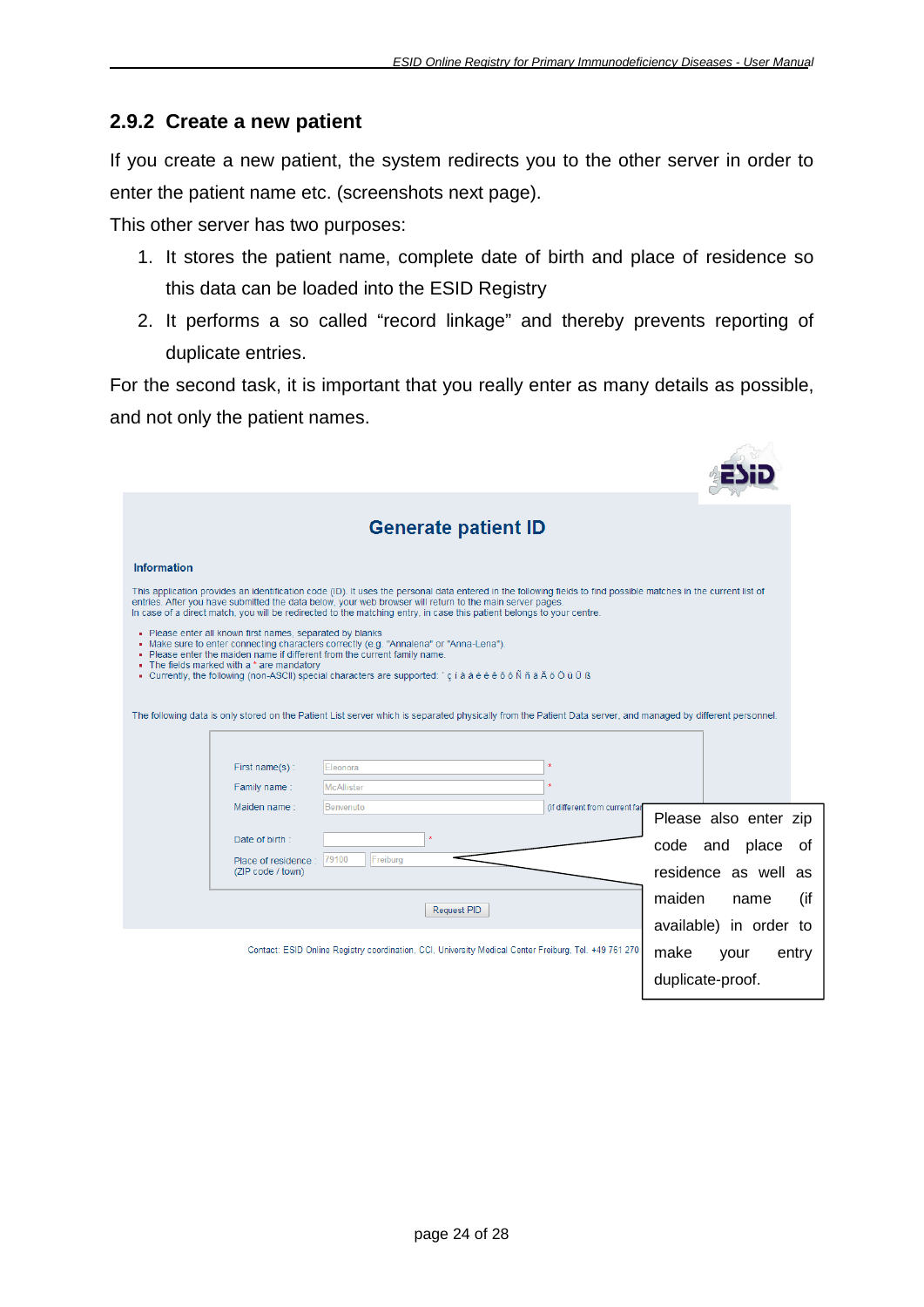|                                                                                               |                                                                                                                                | <b>Result</b><br>An ID for this patient has been generated and sent to the Patient Data server<br>Provided data (which is stored on Patient List server) |                                                                 |  |
|-----------------------------------------------------------------------------------------------|--------------------------------------------------------------------------------------------------------------------------------|----------------------------------------------------------------------------------------------------------------------------------------------------------|-----------------------------------------------------------------|--|
|                                                                                               |                                                                                                                                | Name:<br>Family name:<br>Maiden name:<br>Date of birth:<br>ZIP code and town of residence: 79100 Freiburg<br>Return to Patient Data server.              | Hans<br>Peter<br>01.April 2014                                  |  |
| nachname<br>geburtsmonat<br>geburtsname<br>vorname<br>geburtsjahr<br>geburtstag<br>ort<br>plz | [MULTER, ]<br>$\overline{2}$<br>$\left[ \cdot, \cdot \right]$<br>[HANS, .]<br>2014<br>1<br>Matching weight: 0.7041653761736741 | Patients resembling this enti                                                                                                                            | Click here to continue<br>the documentation of<br>this patient. |  |

If the patient is a duplicate, the following page is shown. Please note that if the **existing entry belongs to your centre**, you are redirected to this entry afterwards. If the entry belongs to another centre, you are redirected to your patient list.

|                                       | <b>Patient exists!</b>                                                                                                                                               |                |  |  |
|---------------------------------------|----------------------------------------------------------------------------------------------------------------------------------------------------------------------|----------------|--|--|
|                                       | There is a direct match for this entry in the Patient List (100% certainty).<br>If you click on the button below, you will be redirected to the Patient Data server. |                |  |  |
|                                       | <b>Provided data</b>                                                                                                                                                 |                |  |  |
| Name:<br>Family name:<br>Maiden name: | Hans<br>Peter                                                                                                                                                        |                |  |  |
| Date of birth:                        | ZIP code and town of residence:<br><b>Return to Patient Data server</b>                                                                                              | 01. April 2014 |  |  |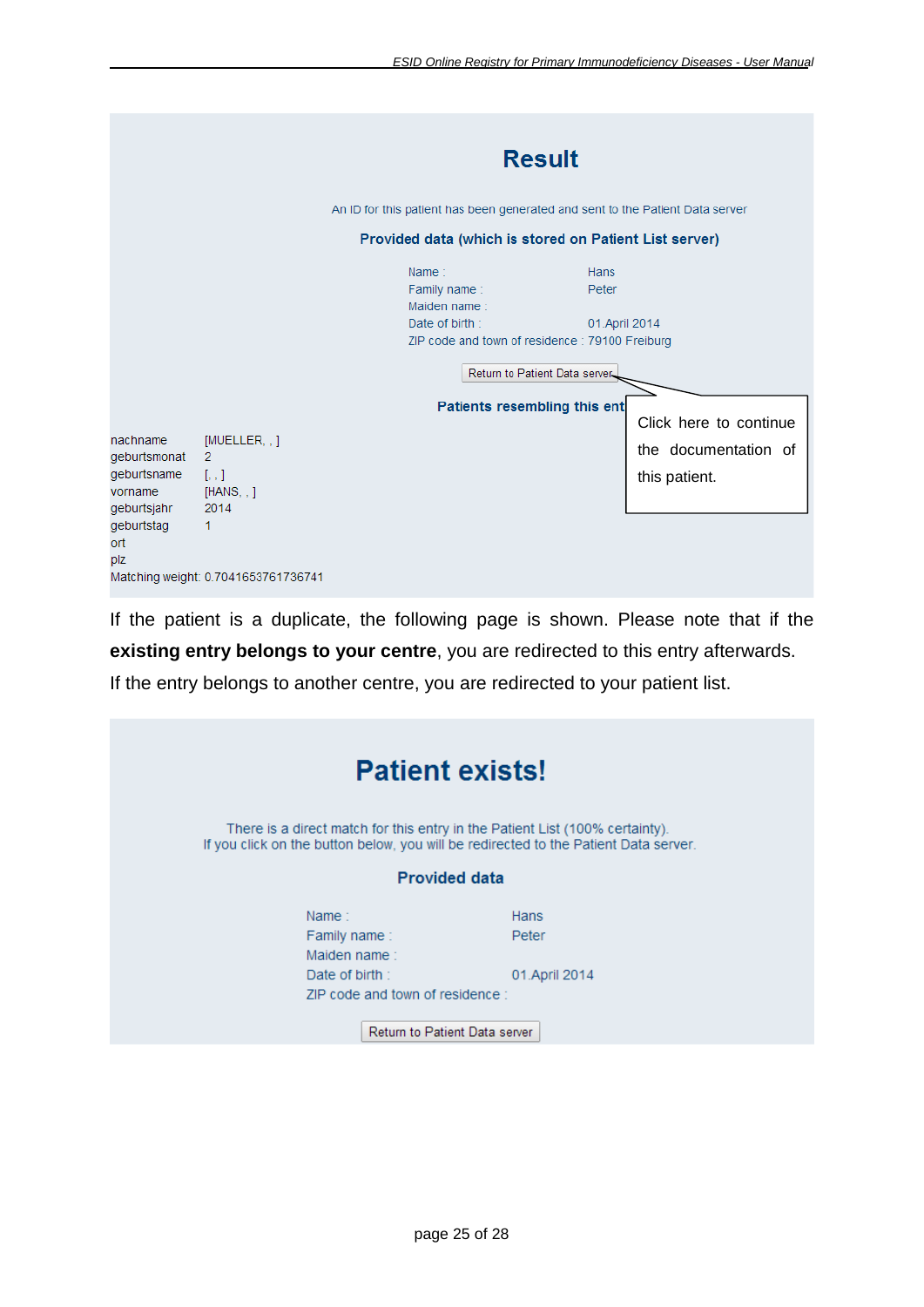# <span id="page-25-0"></span>*2.10 Account settings*

You can edit your account and change your password by clicking the link on the top right of the screen:

| User:                                                     | <b>Benjamin Gathmann</b><br>Centre: Freiburg 2, Childrens Hospital<br>d<br>◢<br>29:38 until Auto-Logout |                         |
|-----------------------------------------------------------|---------------------------------------------------------------------------------------------------------|-------------------------|
| Account Settings                                          | <b>U LOGOUT</b><br>$?$ HELP $\vee$                                                                      |                         |
|                                                           |                                                                                                         |                         |
| Edit user data                                            |                                                                                                         |                         |
| User name                                                 | b.gath.admin                                                                                            |                         |
| Change Password                                           | <b>Change Password</b>                                                                                  |                         |
| Centre                                                    | <b>Test Centre</b>                                                                                      |                         |
| <b>Title</b>                                              | Mr.                                                                                                     |                         |
| First name                                                | Test                                                                                                    |                         |
| Last name                                                 | Testman                                                                                                 |                         |
| Gender (sex)                                              | ◯ Female © Male<br>O Unknown                                                                            |                         |
| Profession                                                |                                                                                                         | These contact details   |
| Email                                                     | test@test.de                                                                                            | are used by the ESID    |
| Alternative email address                                 |                                                                                                         | Registry<br>team<br>to  |
| Telephone                                                 |                                                                                                         | contact you e.g. send   |
| Fax number                                                |                                                                                                         | you a new password,     |
|                                                           | <b>Test Street 1</b>                                                                                    | invite you to join a    |
|                                                           |                                                                                                         | study etc.              |
| Address                                                   |                                                                                                         |                         |
|                                                           |                                                                                                         |                         |
| Postal code                                               | 12345                                                                                                   | lf<br>the<br>you<br>use |
| Town                                                      | <b>Test City</b>                                                                                        | personalized version,   |
| Country of living                                         | $\log$ Germany                                                                                          | you can set the default |
|                                                           |                                                                                                         | patient list behavior   |
| Affiliation (for publications)                            |                                                                                                         | here.                   |
| Display names<br>$\odot$<br>in patient list               |                                                                                                         |                         |
| Patient List size<br>(?)                                  | 15<br>۷.                                                                                                | Define<br>standard<br>a |
| $\left( 3\right)$<br>Language                             | <b>English</b><br>▼                                                                                     | patient<br>number<br>of |
| App Theme                                                 | Theme: cupertino<br>٠                                                                                   | entries per page in the |
| Display animation<br>$\left( 2\right)$<br>in info dialogs |                                                                                                         | patient list.           |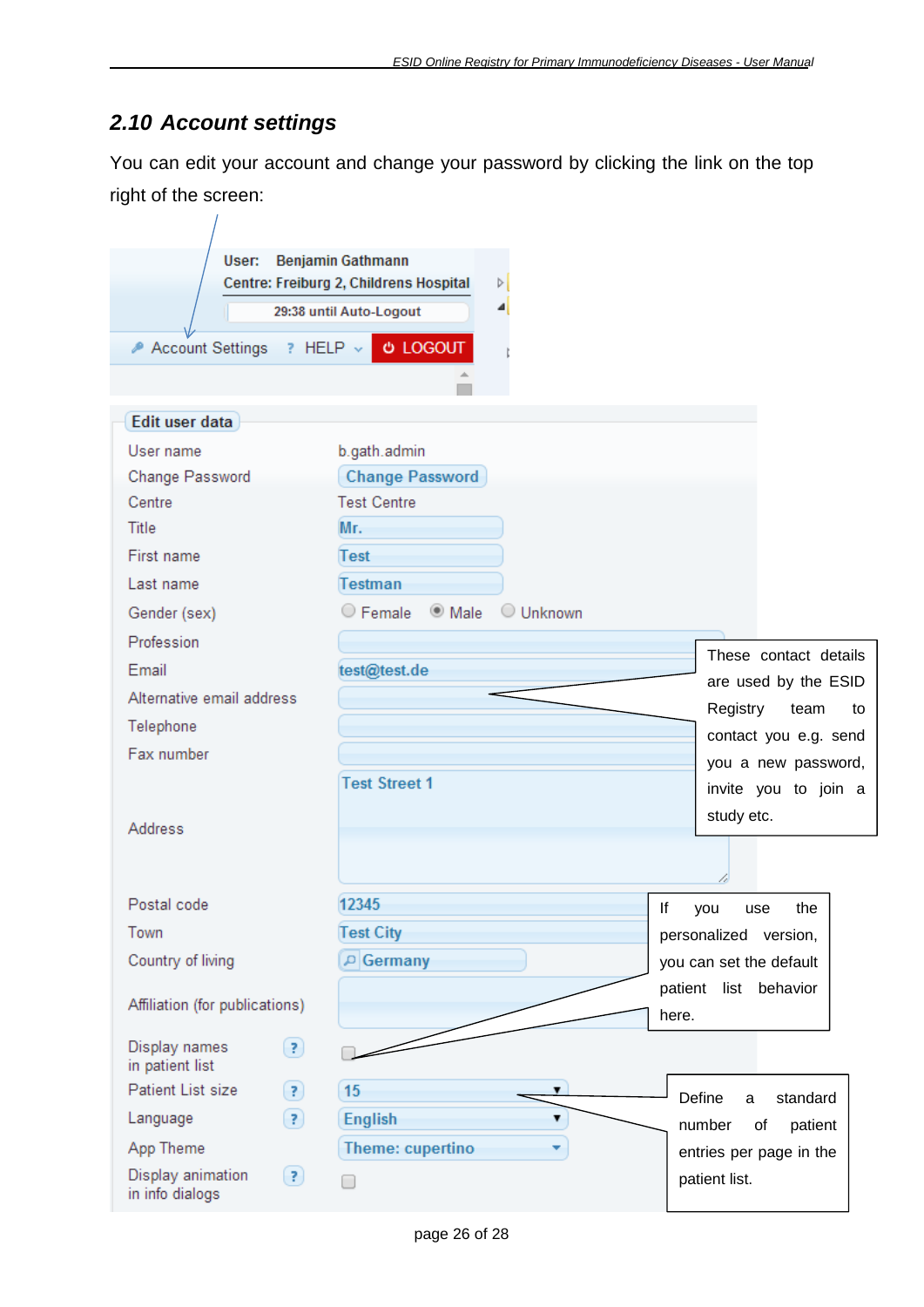# <span id="page-26-0"></span>**3 Contacting the Registry administrator**

For contacting us, you can either send an email or call us (details see below) – or you can use the contact form inside the Registry which is available in the "HELP" menu:

|                  | User: Benjamin Gathmann<br><b>Centre: Test Centre</b> |  |  |
|------------------|-------------------------------------------------------|--|--|
|                  | 25:47 until Auto-Logout                               |  |  |
| Account Settings | <b>U LOGOUT</b><br>$?$ HELP $\vee$                    |  |  |
|                  | ⊜ Contact                                             |  |  |
|                  | Manual<br>٠                                           |  |  |
| Level 1 Complete | Verified                                              |  |  |

As you can see, this manual itself is also available in the "HELP" section.

|                                                                                     | Use the contact-form below or write an email directly to: esid.registry@kenes.com |
|-------------------------------------------------------------------------------------|-----------------------------------------------------------------------------------|
| Get in contact                                                                      |                                                                                   |
| Topic                                                                               | ۷.                                                                                |
| Subject                                                                             |                                                                                   |
| Your message                                                                        |                                                                                   |
| Upload attachment (max. 2MB)                                                        | Datei auswählen<br>Keine ausgewählt                                               |
| Send message<br>Reset                                                               |                                                                                   |
|                                                                                     | You can reach us also by telephone: +49 (0)761 270-78171                          |
| or by FAX: +49 (0)761 270-36960                                                     |                                                                                   |
| Contact address: Benjamin Gathmann<br>Engesserstr. 4<br>D-79108 Freiburg<br>Germany | Centrum Chronische Immundefizienz - CCI                                           |

#### Contact details:

University Medical Center Freiburg Center for Chronic Immunodeficiency (CCI)

Engesser Str. 4

79108 Freiburg; Germany

Tel.: +49-761-270-78171

Email: esid.registry@kenes.com